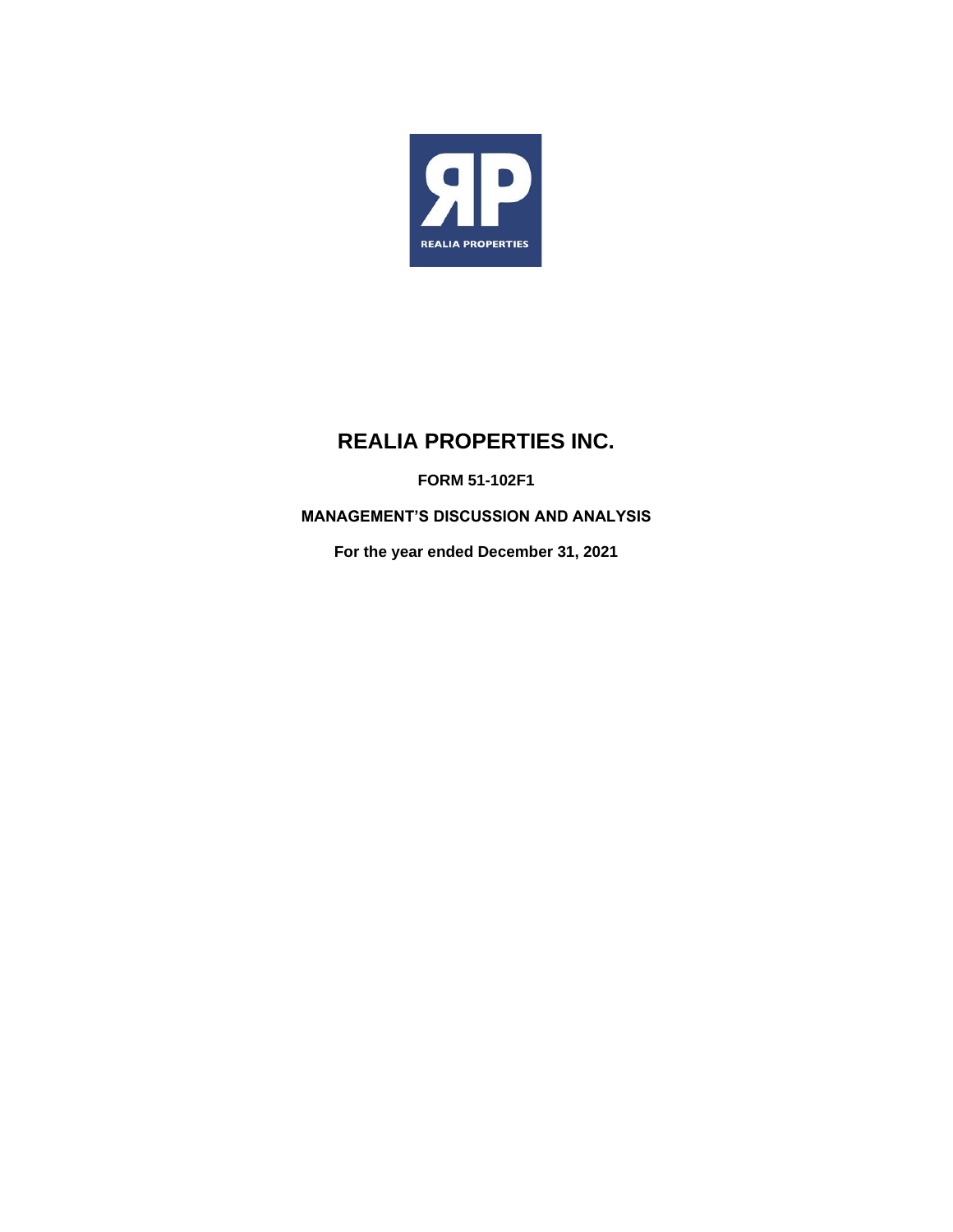# **Table of Contents**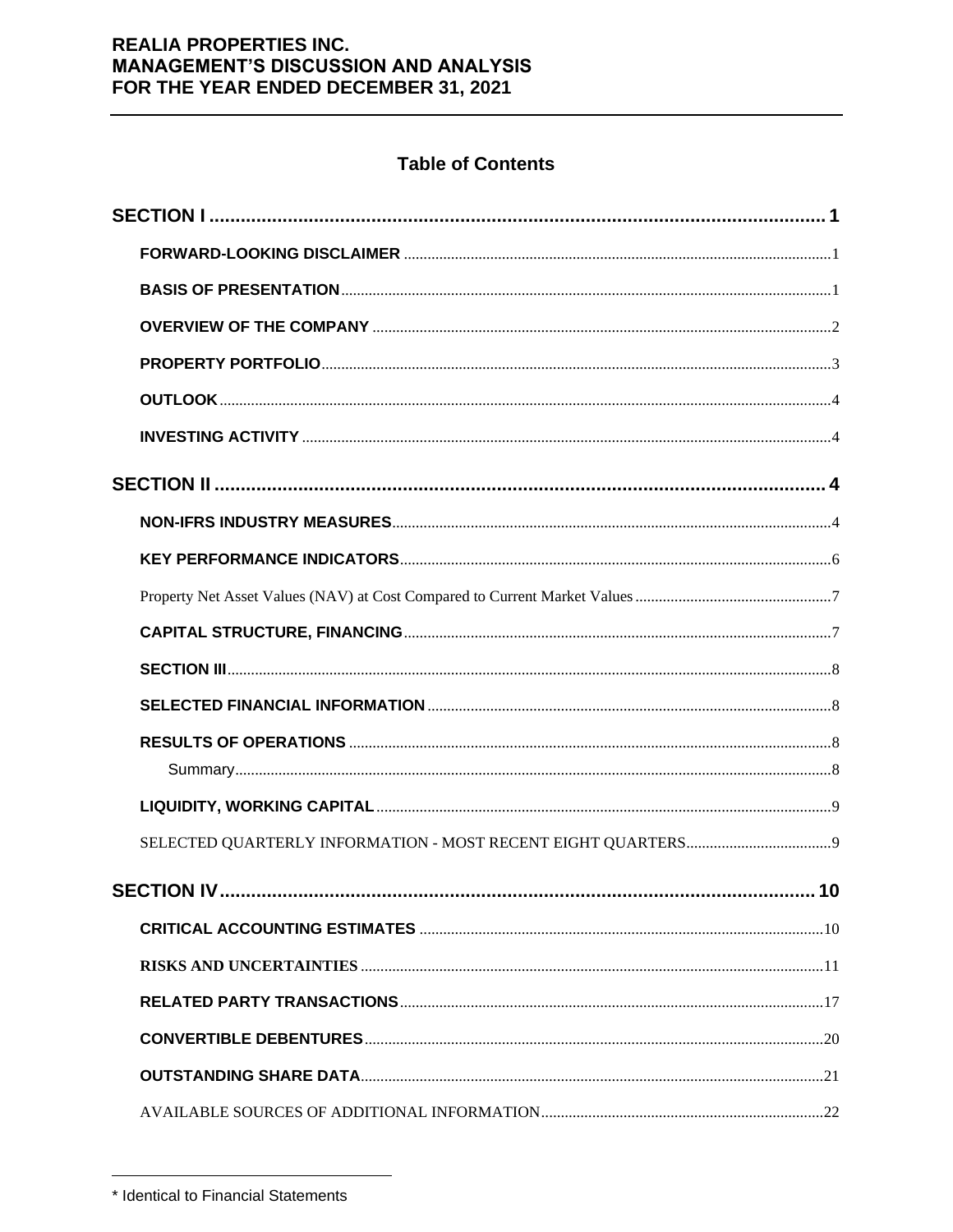# **SECTION I**

This Management's Discussion and Analysis ("MD&A") dated April 28, 2022 is in respect of the year ended December 31, 2021, and should be read in conjunction with the audited consolidated financial statements for the year ended December 31, 2021, together with the audited consolidated financial statements and appended notes and MD&A for the year ended December 31, 2020.

### **FORWARD-LOOKING DISCLAIMER**

This MD&A contains forward-looking statements with respect to Realia Properties Inc. (the "**Company**"), including statements that reflect management's expectations regarding the Company's real property assets, the Company's sources of funding, ongoing occupancy levels with respect to the Company's current real estate assets, the local economies in which the Company's real estate assets are located, ongoing capitalization rates and lease rates in such local economies. Wherever possible, words such as "anticipates," "will," "in the process of" and "on track to" or similar words or phrases have been used to identify such forward-looking statements. Such forward-looking statements are not historical facts, but instead reflect management's current beliefs, expectations and estimates based on information currently available to management. Such forward-looking statements include statements with respect to the potential value of the Company's assets, the Company's anticipated sources of funding, the general climate and growth of the local economies in which the Company's real estate assets are located, decreasing capitalization rates and increasing lease rates in such local economies.

Forward-looking statements are subject to significant risks, uncertainties and assumptions. Although management of the Company believes that the expectations represented in such forward-looking statements are reasonable, there can be no assurance that the expectations represented in such forwardlooking statements will prove to be correct. Some of the factors and risks which could affect future results and could cause results to differ materially from those expressed in the forward-looking statements contained herein include the impact of general economic conditions, industry conditions, interest rate fluctuations, changes in currency exchange rates, tax-related risk factors, governmental regulation, environmental risks competition from other industry participants, and the risk of fluctuation and variation in actual operating results, which variation may be material.

There can be no assurance that forward-looking statements will prove to be accurate, as actual events and future events could differ materially from those anticipated. Accordingly, readers should not place undue reliance on forward-looking statements. The forward looking-statements in this communication are made as of the date indicated above. The Company does not undertake any obligation to update any forwardlooking information or statements except as and to the extent required by applicable Canadian securities laws.

### **BASIS OF PRESENTATION**

Unless otherwise noted, all financial information has been prepared in accordance with International Financial Reporting Standards ("IFRS") as issued by the International Accounting Standards Board ("IASB"). The financial information included in this MD&A for the year ended December 31, 2021 includes material information up to April 28, 2022. This MD&A should be read in conjunction with the Company's audited consolidated financial statements for the year ended December 31, 2021, available on SEDAR at [www.sedar.com.](http://www.sedar.com/)

All amounts presented in this MD&A are in Canadian dollars, unless otherwise noted.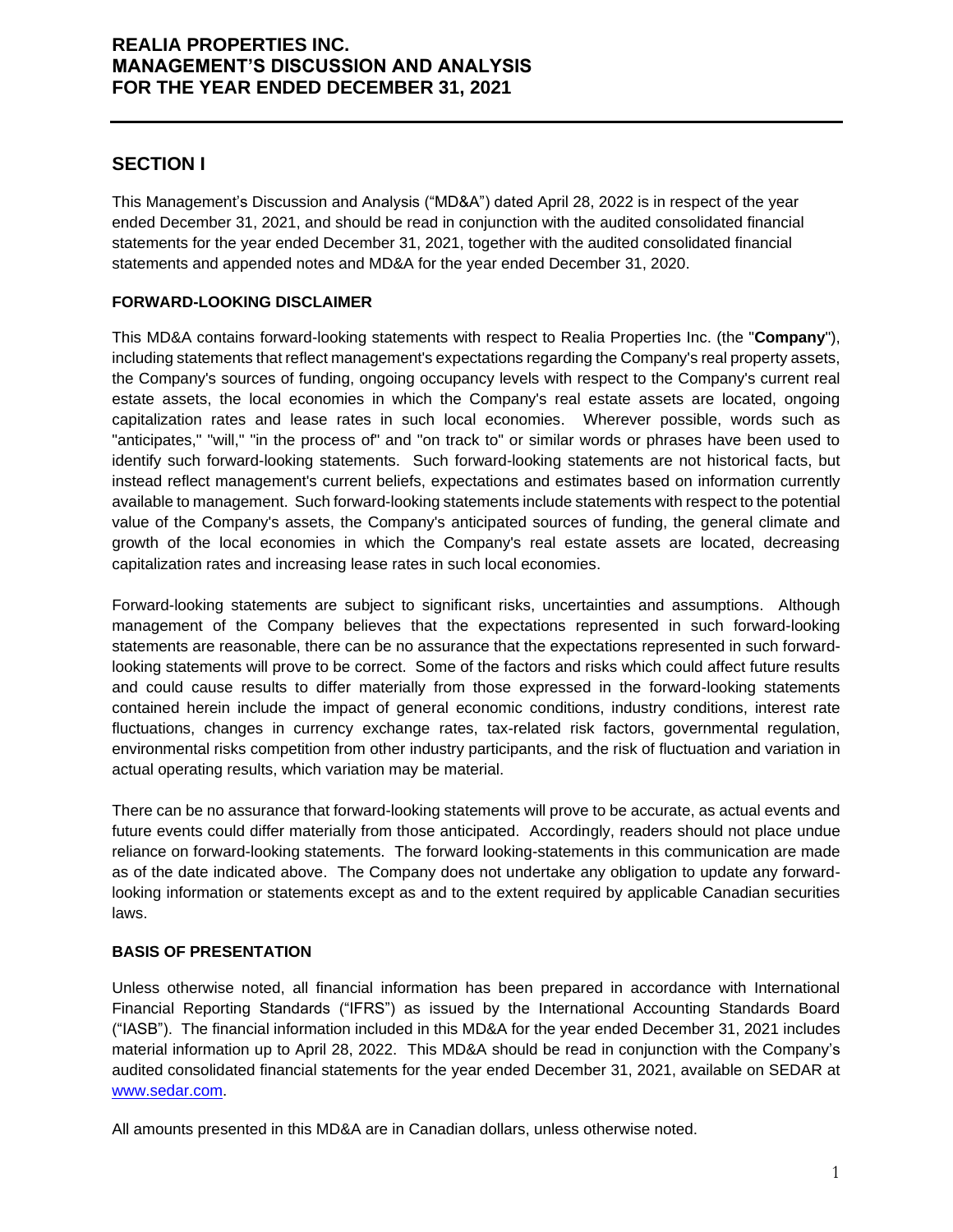#### **OVERVIEW OF THE COMPANY**

Realia Properties Inc. (formerly "TitanStar Properties Inc." and "DPVC Inc.") was incorporated under the *Canada Business Corporations Act* on June 3, 2008 and is a real estate holding company trading on the TSX Venture Exchange (the "Exchange"). The Company issued share capital and commenced operations on June 30, 2008. On September 27, 2010, the Company's shareholders passed a special resolution approving a change in the Company's name from "DPVC Inc." to "TitanStar Properties Inc.". On June 3, 2019, the shareholders approved a name change from "TitanStar Properties Inc." to "Realia Properties, Inc."

As at December 31, 2021, the Company held a 100% beneficial interest in 116<sup>th</sup> Street Centre located in Indianapolis, Indiana, a 100% beneficial interest in Metro Gateway Shopping Center located in Phoenix, Arizona, and a 100% beneficial interest in Martin Downs Town Center located in Palm City, Florida.

The sole business of the Company is the ownership of real property interests, consistent with a wellestablished investment policy. The Company seeks to create a portfolio of stabilized income producing real estate assets in the United States with value to be maximized through the acquisition of well-positioned quality assets where management believes there will be room to improve occupancy and increase lease rates which will each contribute to value creation.

The focus is on necessity-based neighborhood shopping centers.

In prior reporting periods, the Company made the following investments, either directly or through a subsidiary, in its interests in joint ventures and associates:

• 100% beneficial interest in a Delaware LLC, Martin Downs NSC LLC

On September 2015, the Company purchased 49% ownership interest in Martin Downs NSC LLC, which holds Martin Downs Town Center ("Martin Downs"), a 36,252 square foot, 88% leased neighborhood retail shopping center located in Palm City, Florida. On August 31, 2018 and October 17, 2018, the Company acquired an additional 9% and 41% ownership interest in the property, respectively. On March 19, 2021, the Company acquired the remaining 1% ownership interest in the property.

• 100% beneficial interest in a Nevada LLC, TSP Metro Gateway, LLC

TSP Metro Gateway, LLC was formed by the Company and completed its acquisition of a commercial retail property located in Phoenix, Arizona (the "Metro Gateway") in 2016. Metro Gateway is a 67,793 square foot retail shopping center. It is currently 86% leased.

• 100% beneficial interest in a Nevada LLC, TSP 116 Street, LLC

TSP 116<sup>th</sup> Street, LLC was formed by the Company and completed its acquisition of a commercial retail property located in Indianapolis, Indiana (the "116<sup>th</sup> Street") in 2016. 116<sup>th</sup> Street is a 44,854 square foot retail shopping center. It is currently 92% leased.

A detailed description of each property interest owned through subsidiaries or joint ventures of the group follows below.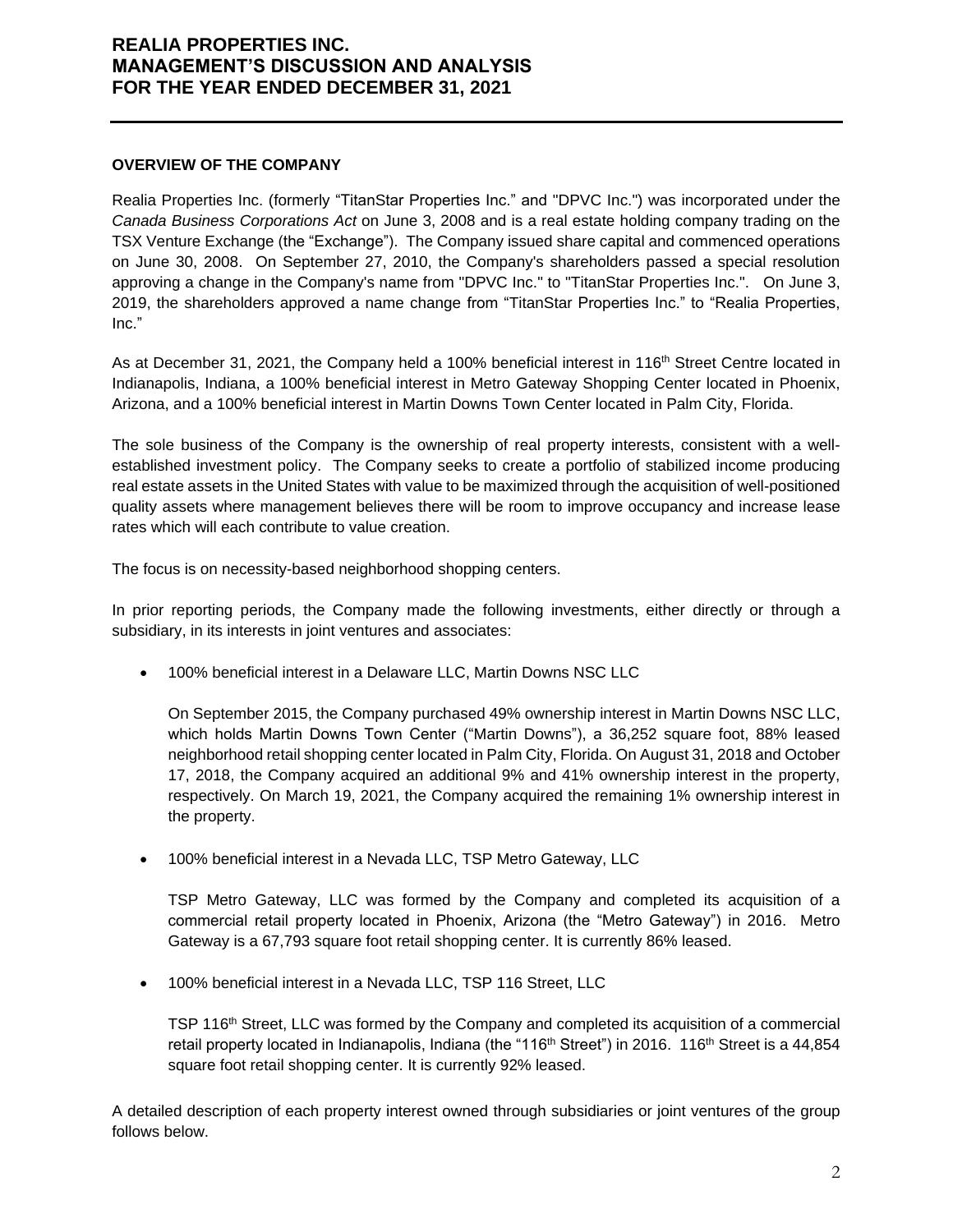#### **PROPERTY PORTFOLIO**

#### **Overview**

As at December 31, 2021, the Company's real estate portfolio consisted of three properties. The details of each property as at the date of this MD&A are as follows:

| Property                                                                | <b>Date Acquired</b> | %    | <b>Purchase</b><br>Price<br>$(USD)^{(1)}$ | Lot<br>Size<br>(acres) | <b>Gross</b><br>Leasable<br>Area<br>(sq ft) | Built/<br>renovated | <b>Maior Tenants</b>                                                                    | Occupancy |
|-------------------------------------------------------------------------|----------------------|------|-------------------------------------------|------------------------|---------------------------------------------|---------------------|-----------------------------------------------------------------------------------------|-----------|
| Martin Downs <sup>(2)</sup><br><b>Town Center</b><br>(Palm City, FL)    | September 2015       | 100% | 11.5 million $(3)$                        | 7.49                   | 36.252                                      | 2006                | • Panera Bread<br>$\cdot$ BB & T<br>• Sun Trust Bank<br>• Edward Jones                  | 88%       |
| Metro Gateway <sup>(4)</sup><br><b>Shopping Center</b><br>(Phoenix, AZ) | March 2016           | 100% | 9.1 million                               | 6.46                   | 73.146                                      | 1978/1986           | • Planet Fitness<br>• Laser Quest<br>• Dart Bar<br>• Domino's Pizza                     | 86%       |
| 116 <sup>th</sup> Street<br>Center $(5)$<br>(Indianapolis, IN)          | August 2016          | 100% | 9.825 million                             | 3.97                   | 44,839                                      | 2007/2008           | • Fred Astaire Dance<br>• Upland Brewing Co.<br>• Sylvan Learning<br>• Caliente Mexican | 100%      |

#### Notes:

(1) Subject to customary closing adjustments.

- (2) Martin Downs is owned directly by Martin Downs NSC LLC. The Company owns 100% beneficial interest through its subsidiary Realia Properties US.
- (3) The Company initially acquired its 49% ownership interest based on the purchase and sales agreement price of \$11.5MM. The acquisition of the additional 41% interest from Inovalis City Center Retail Fund was based on the US\$11.5MM price per the PSA. The acquisition of the 9% was based on an agreed upon value of US\$1.0MM. The Company acquired the remaining 1% ownership interest for US\$37,500.
- (4) Metro Gateway is owned directly by TSP Metro Gateway LLC, a Nevada LLC. The Company owns a 100% beneficial interest through its subsidiary, Realia Properties US.
- (5) 116<sup>th</sup> Street is owned directly by TSP 116<sup>th</sup> Street, LLC, a Nevada LLC. The Company owns a 100% beneficial interest through its subsidiary, Realia Properties US.

#### *Martin Downs Town Center*

Martin Downs Town Center is a 36,252 square foot neighborhood retail shopping center located in Palm City, Florida, covering a total site area of 7.6 acres. The center was built in 2006 and as of the date of this MD&A is 100% leased. The center is shadow anchored by a Publix supermarket and has a variety of retail tenants including Panera Bread, BB & T (Trust Company), Edward Jones, Dunkin' Donuts, Olympic Diner, Hokkaido Hibachi and Sushi, amongst others.

Pursuant to the terms of the acquisition, the sellers received US\$2.369 million in exchange for the Company's acquisition of an initial 49% interest in the joint venture. Consideration and closing costs for the acquisition were paid by issuing common shares of the Company. The property was independently appraised at US\$12.5 million and the transaction was concluded based on a property value of US\$11.5 million. Prior to the acquisition, the center was 90% owned by an affiliate of Inovalis, Inovalis City Center Retail Fund Inc. and 10% owned by Martin Downs GP LLC. The Company acquired its interest from Inovalis City Center Retail Fund Inc.

On August 31, 2018, the Company acquired an additional 9% ownership interest from Martin Downs GP LLC for \$1,302,000 (US\$1,000,000).

On October 17, 2018, the Company acquired an additional 41% interest from Inovalis City Center Retail Fund Inc. The acquisition was a result of the Company exercising an option from the original 2015 Purchase and Sales agreement. In consideration for the acquisition cost of \$3,710,875, the Company issued 38,459,269 common shares as at February 22, 2019.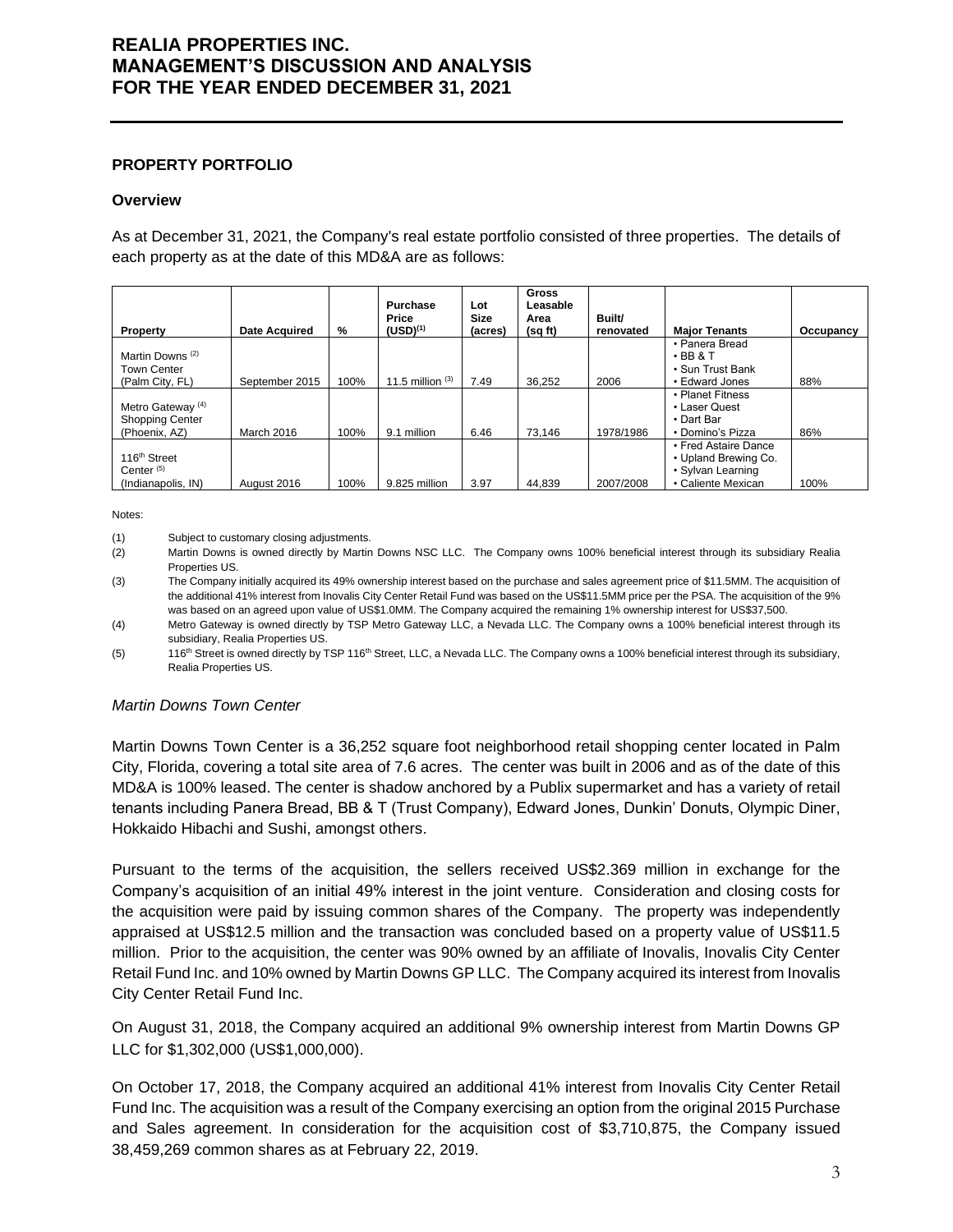On March 19, 2021, the Company acquired the remaining 1% ownership interest from Martin Downs GP LLC for \$47,141 (US\$37,500).

Martin Downs Town Center is managed by NAI Southcoast at market management fees rates. These management fees are operating expenses recoverable from tenants.

#### *Metro Gateway Shopping Center*

Metro Gateway is a 73,146 square foot community center located in Phoenix, Arizona on approximately 6.4 acres. As of the date of this MD&A is 86% leased. The well-located shopping center is comprised of a complimentary mix of national, regional and local tenants including Planet Fitness and Dart Bar.

The acquisition cost of US\$9,100,000 was financed, in part, through a first mortgage deed of US\$6,080,000. The remainder of the acquisition cost was funded from proceeds of the convertible debenture private placement of an aggregate principal amount of \$4,500,000 of 8% convertible unsecured subordinated debentures.

Metro Gateway is managed by Mutual Property Advisors, at market management fees rates. The management fees are recorded as operating expenses and are recoverable from tenants.

#### *116th Street Centre*

116th Street Centre is a 44,839 square foot retail center located in Indianapolis, Indiana on approximately 3.97 acres. As of the date of this MD&A it is 100% leased. The well-located, stabilized shopping center is comprised of a complimentary mix of long-term leased tenants including Sylvan Learning, Fred Astaire Dance Studio, Caliente Mexican Grill, Meridian Design Group and Upland Brewing Co.

The acquisition cost of US\$9,825,000 was financed in part through a first mortgage of US\$6,975,750 with the remainder provided by US\$2,515,512 of proceeds from the sale of the Company's interests in Swanway and San Tan joint ventures, and the bridge loans provided 50% by TitanStar Finance Inc., a Company of which the former Chairman is a principal, and 50% by a private company owned by a former director of the Company.

116th Street Centre is managed by McCrea Property Group, at market management fees rates. The management fees are recorded as operating expenses and are recoverable from tenants.

### **OUTLOOK**

The Company owns interest in three neighborhood shopping centers. The Company anticipates selling a portion of its interest in the assets to repay the outstanding corporate debts as they come due.

#### **INVESTING ACTIVITY**

No new investments or letters of intent were entered into during 2021.

### **SECTION II**

### **NON-IFRS INDUSTRY MEASURES**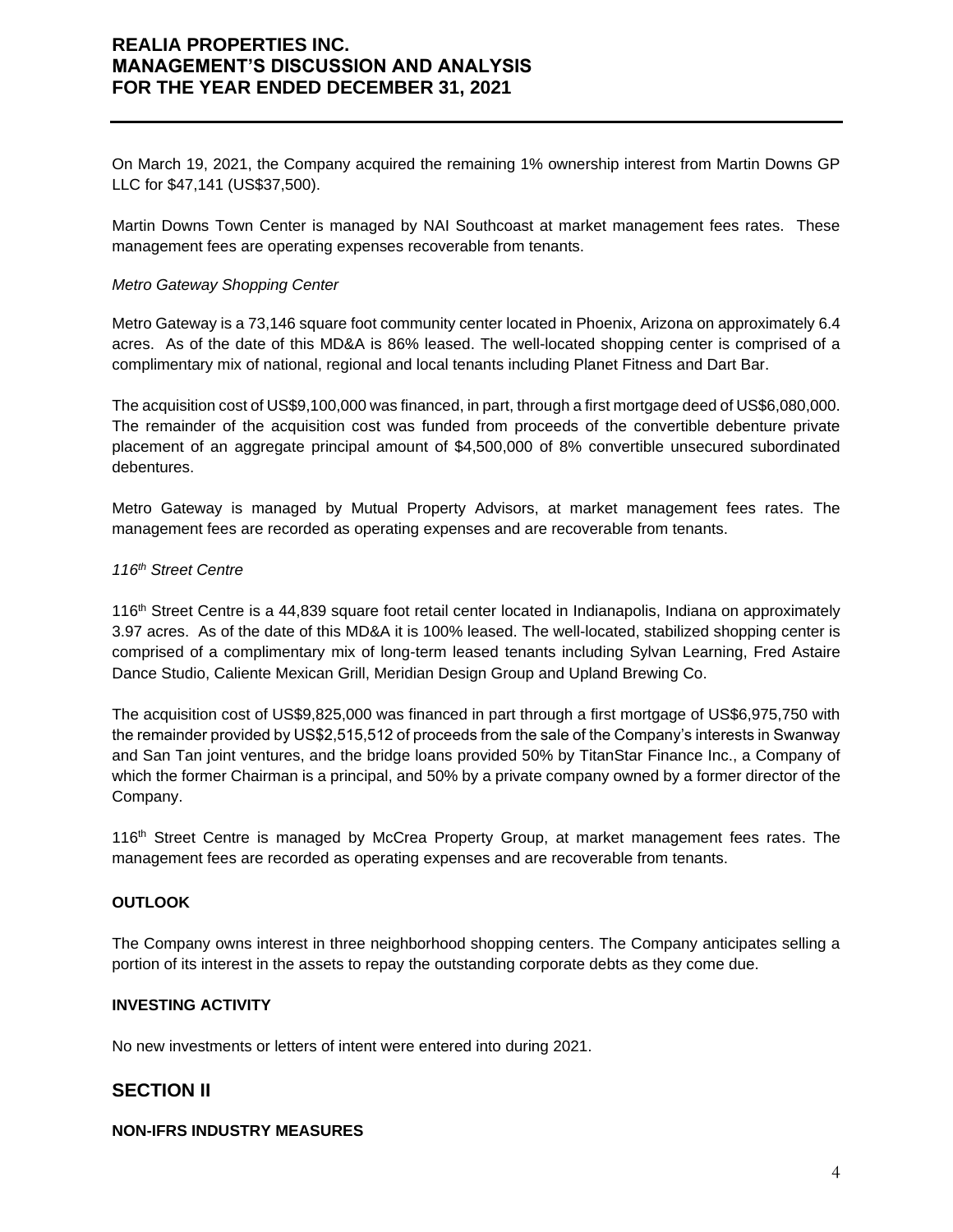The Company has included certain non-IFRS measures throughout this MD&A. Management believes that in addition to conventional measures prepared in accordance with IFRS, investors in the real estate industry use these non-IFRS financial measures to evaluate the Company's performance, ability to generate cash flows and financial condition. Accordingly, these non-IFRS financial measures are intended to provide additional information and should not be considered in isolation or as a substitute for performance measures prepared in accordance with IFRS. The non-IFRS financial measures do not have standardized meanings and may not be comparable to measures used by other issuers in the real estate industry or other industries. The non-IFRS financial measures noted in this MD&A are as follows and include definitions:

a) Adjusted Funds From Operations ("AFFO")

NOI less debt service loan reserves and non-recoverable operating expenses including owner's expenses.

b) AFFO Company

AFFO less cash cost of corporate debt and G & A expenses.

c) Debt Coverage Ratio

NOI divided by mortgage cost (principal and interest).

d) Debt to Gross Book Value

Principal balance of outstanding mortgage divided by original acquisition cost of properties.

e) Debt to Gross Book Value (Company)

All mortgage and corporate debt divided by original acquisition cost of properties.

f) Interest Coverage Ratio (Company)

NOI divided by all mortgage and corporate debt.

g) Net Asset Value Table (page 8)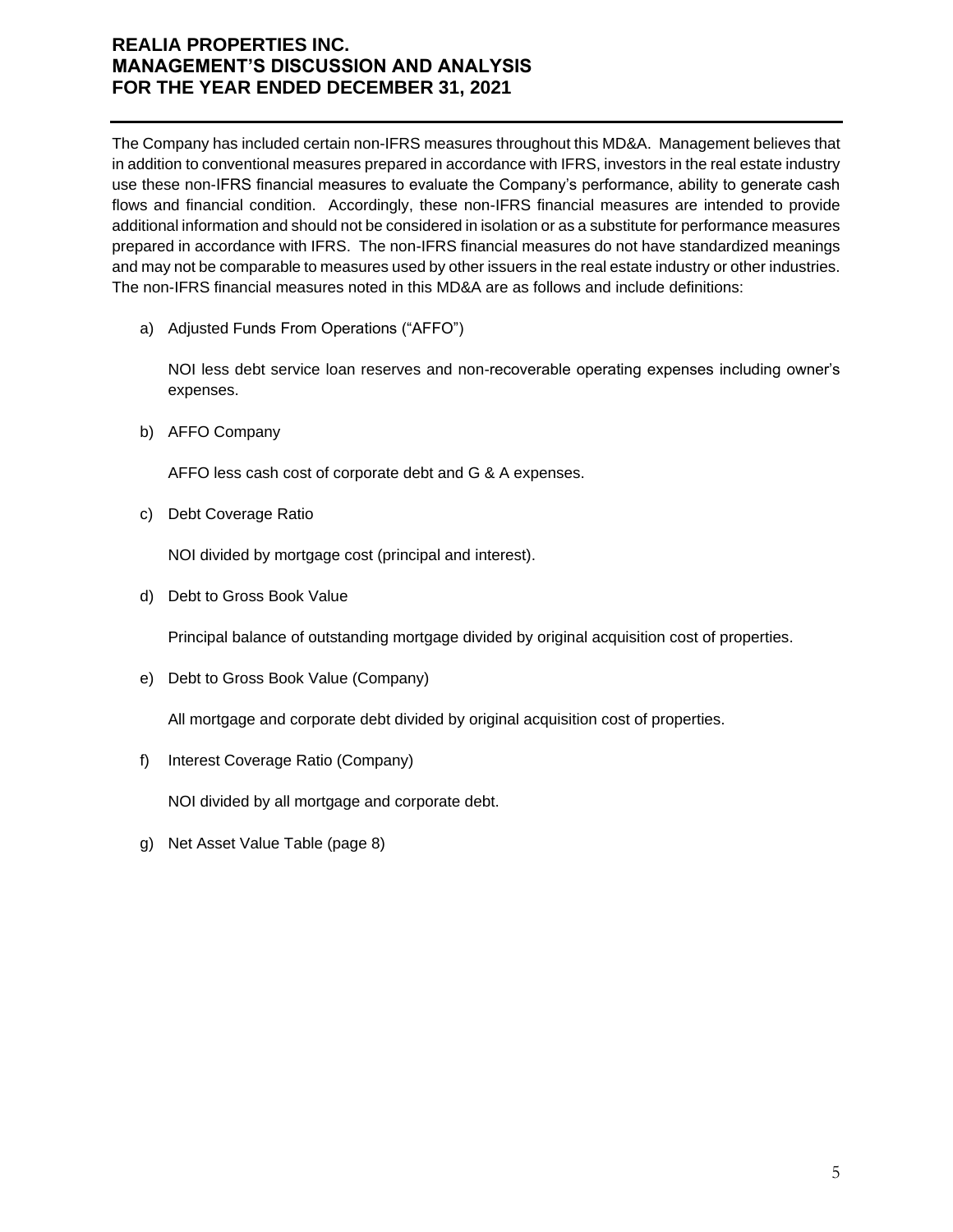### **KEY PERFORMANCE INDICATORS**

|                                                                                  | <b>Martin</b> | <b>Metro</b> |              | Corporate   |           |              |
|----------------------------------------------------------------------------------|---------------|--------------|--------------|-------------|-----------|--------------|
| Year ended December 31, 2021                                                     | <b>Downs</b>  | Gateway      | 116th Street | <b>Debt</b> | G&A       | <b>Total</b> |
| <b>Property related</b>                                                          |               |              |              |             |           |              |
| <b>NOI</b>                                                                       | 1,984,086     | 928,167      | 871,982      |             |           | 3,784,235    |
| <b>AFFO</b>                                                                      | 1,331,137     | 466,226      | 446.272      |             |           | 2.243,635    |
| Occupancy                                                                        | 88%           | 86%          | 92%          |             |           | (1)<br>88.3% |
| Debt Coverage Ratio                                                              | 3.01          | 2.19         | 1.58         |             |           | (1)<br>2.31  |
| % of Property Costs Recovered                                                    | 71%           | 89%          | 85%          |             |           | (1)<br>81%   |
| Debt to Gross Book Value                                                         | 55%           | 69%          | 66%          |             |           | (1)<br>63%   |
| Weighted Average Lease Term to Maturity<br>(in years) (excludes renewal options) | 4.15          | 4.34         | 3.85         |             |           | 4.15 $(1)$   |
| Mortgage Interest Rate                                                           | 4.42%         | 4.42%        | 4.78%        |             |           | (1)<br>4.5%  |
| <b>Combined property and corporate</b>                                           |               |              |              |             |           |              |
| <b>NOI</b>                                                                       | 1.984.086     | 928,167      | 871,982      |             |           | 3,784,235    |
| <b>AFFO</b>                                                                      | 1.331.137     | 466.226      | 446.272      | (536.442)   | (328.955) | 1,378,238    |
| <b>AFFO Per Share</b>                                                            |               |              |              |             |           | 0.01         |
| Interest Coverage Ratio<br>Property and Corporate Debt                           |               |              |              |             |           | 2.15         |
| Debt to Gross Book Value                                                         |               |              |              |             |           | (1)<br>66%   |
| Weighted Average Interest Rate                                                   |               |              |              |             |           | (1)<br>4.7%  |

(1) Weighted average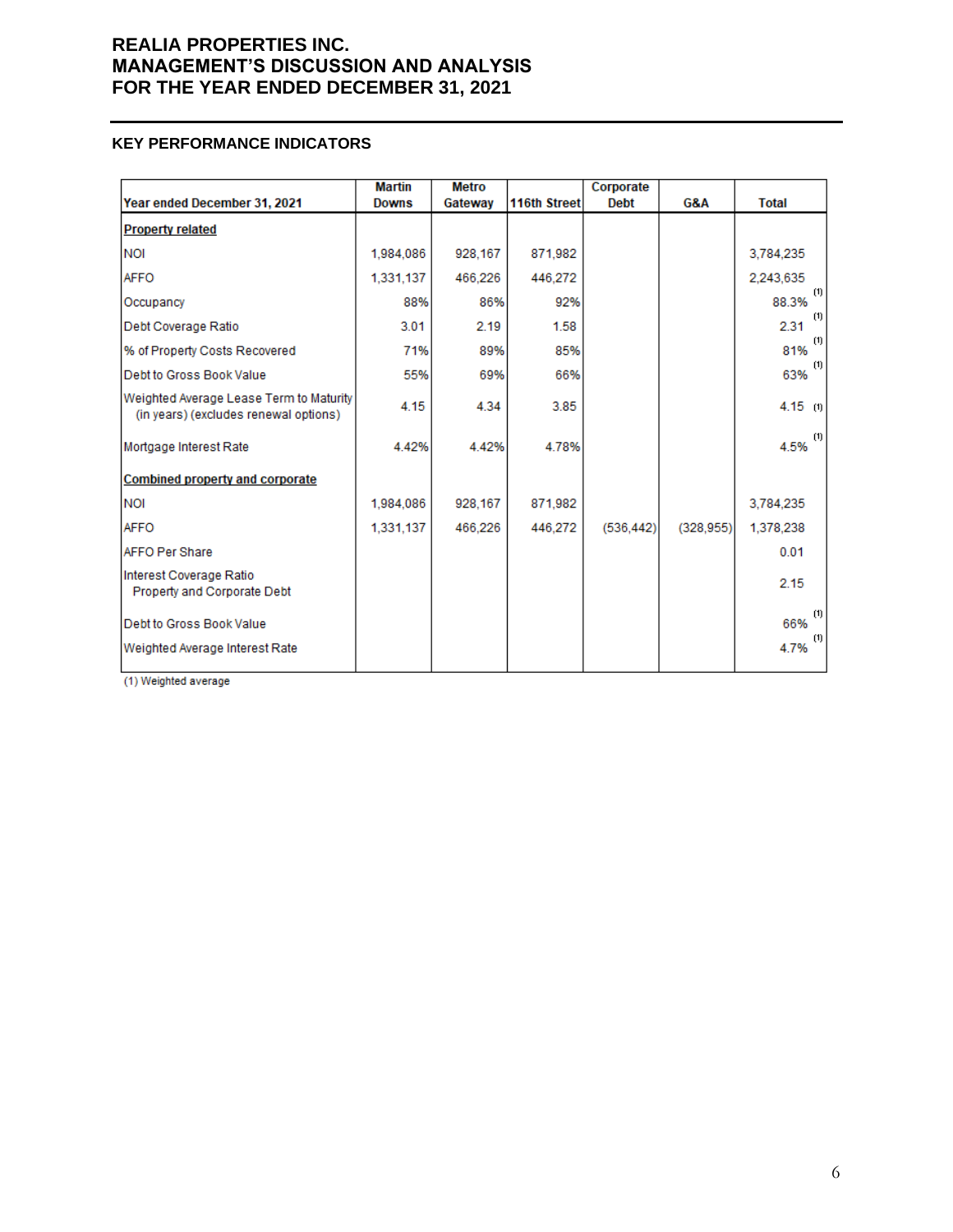### **PROPERTY NET ASSET VALUES (NAV) AT COST COMPARED TO CURRENT MARKET VALUES**

The Net Asset Value Table is intended to illustrate the change in value of properties since they were acquired, net of the face value of mortgages and non-property debt. The property cost is the contracted purchase price without adjustments for transaction costs, depreciation and amortization. These measures are not recognized measures under generally accepted accounting principles ("GAAP") or IFRS but are intended to provide readers with guidance of the trend in the asset values of the properties and the net asset values after debt since acquisition on a simplified basis.

|                                                                                                                                                                                                                                                                                                                                                                                                                                                                                                                                                                                                                                                                                                                                                                                                                                                                                                                                                                                                                                                                                                                                                   | <b>AT COST</b>                |                 |                         |    | AT VALUE as at December 31, 2021 |    |                         |                 |    |                         |    |                          |            |
|---------------------------------------------------------------------------------------------------------------------------------------------------------------------------------------------------------------------------------------------------------------------------------------------------------------------------------------------------------------------------------------------------------------------------------------------------------------------------------------------------------------------------------------------------------------------------------------------------------------------------------------------------------------------------------------------------------------------------------------------------------------------------------------------------------------------------------------------------------------------------------------------------------------------------------------------------------------------------------------------------------------------------------------------------------------------------------------------------------------------------------------------------|-------------------------------|-----------------|-------------------------|----|----------------------------------|----|-------------------------|-----------------|----|-------------------------|----|--------------------------|------------|
|                                                                                                                                                                                                                                                                                                                                                                                                                                                                                                                                                                                                                                                                                                                                                                                                                                                                                                                                                                                                                                                                                                                                                   | Cost in                       | %               | Cost in                 |    | @1.2637<br>Cost in               |    | Value in                | %               |    | Value in                |    | @1.2637<br>Value in      |            |
|                                                                                                                                                                                                                                                                                                                                                                                                                                                                                                                                                                                                                                                                                                                                                                                                                                                                                                                                                                                                                                                                                                                                                   | US\$                          | Own             | US\$                    |    | CAD\$                            |    | US\$                    | Own             |    | US\$                    |    | CAD\$                    |            |
| Martin Downs<br>Metro Gateway                                                                                                                                                                                                                                                                                                                                                                                                                                                                                                                                                                                                                                                                                                                                                                                                                                                                                                                                                                                                                                                                                                                     | 11,500,000<br>\$<br>9,100,000 | 100% \$<br>100% | 11,500,000<br>9,100,000 | \$ | 14,532,550<br>11,499,670         | \$ | 12,700,000<br>9,800,000 | 100% \$<br>100% |    | 12,700,000<br>9,800,000 | \$ | 16,048,990<br>12,384,260 | (1)<br>(2) |
| 116th Street                                                                                                                                                                                                                                                                                                                                                                                                                                                                                                                                                                                                                                                                                                                                                                                                                                                                                                                                                                                                                                                                                                                                      | 9,825,000                     | 100%            | 9,825,000               |    | 12,415,853                       |    | 10,600,000              | 100%            |    | 10,600,000              |    | 13,395,220               | (3)        |
| Total Cost and Value \$                                                                                                                                                                                                                                                                                                                                                                                                                                                                                                                                                                                                                                                                                                                                                                                                                                                                                                                                                                                                                                                                                                                           | 30,425,000                    |                 | 30,425,000              | \$ | 38,448,073                       | \$ | 33,100,000              |                 | \$ | 33,100,000              | \$ | 41,828,470               |            |
|                                                                                                                                                                                                                                                                                                                                                                                                                                                                                                                                                                                                                                                                                                                                                                                                                                                                                                                                                                                                                                                                                                                                                   | Debt in                       | %               | Debt in                 |    | Cost in                          |    | Debt in                 | %               |    | Debt in                 |    | Debt in                  |            |
|                                                                                                                                                                                                                                                                                                                                                                                                                                                                                                                                                                                                                                                                                                                                                                                                                                                                                                                                                                                                                                                                                                                                                   | US\$                          | Own             | US\$                    |    | CAD\$                            |    | US\$                    | Own             |    | US\$                    |    | <b>CAD\$</b>             |            |
| Martin Downs \$                                                                                                                                                                                                                                                                                                                                                                                                                                                                                                                                                                                                                                                                                                                                                                                                                                                                                                                                                                                                                                                                                                                                   | 8,457,313                     | 100% \$         | 8,457,313               | \$ | 10,687,507                       | \$ | 8,041,480               | 100% \$         |    | 8,041,480               | \$ | 10,162,018               |            |
| Metro Gateway                                                                                                                                                                                                                                                                                                                                                                                                                                                                                                                                                                                                                                                                                                                                                                                                                                                                                                                                                                                                                                                                                                                                     | 6,526,116                     | 100%            | 6,526,116               |    | 8,247,053                        |    | 6,233,979               | 100%            |    | 6,233,979               |    | 7,877,879                |            |
| 116th Street                                                                                                                                                                                                                                                                                                                                                                                                                                                                                                                                                                                                                                                                                                                                                                                                                                                                                                                                                                                                                                                                                                                                      | 6,504,988                     | 100%            | 6,504,988               |    | 8,220,353                        |    | 6,477,975               | 100%            |    | 6,477,975               |    | 8,186,217                |            |
| Total Real Estate Debt \$                                                                                                                                                                                                                                                                                                                                                                                                                                                                                                                                                                                                                                                                                                                                                                                                                                                                                                                                                                                                                                                                                                                         | 21,488,417                    | \$              | 21,488,417              | \$ | 27,154,913                       | \$ | 20,753,433              |                 | \$ | 20,753,433              | \$ | 26,226,114               |            |
| Real estate leverage                                                                                                                                                                                                                                                                                                                                                                                                                                                                                                                                                                                                                                                                                                                                                                                                                                                                                                                                                                                                                                                                                                                              |                               |                 | 70.63%                  |    | 70.63%                           |    |                         |                 |    | 62.70%                  |    | 62.70%                   |            |
| <b>Total Non-Real Estate Debt</b>                                                                                                                                                                                                                                                                                                                                                                                                                                                                                                                                                                                                                                                                                                                                                                                                                                                                                                                                                                                                                                                                                                                 |                               |                 |                         |    | 7,707,230                        |    |                         |                 |    |                         |    | 7,707,230                |            |
| <b>NAV</b>                                                                                                                                                                                                                                                                                                                                                                                                                                                                                                                                                                                                                                                                                                                                                                                                                                                                                                                                                                                                                                                                                                                                        |                               |                 |                         | \$ | 3,585,930                        |    |                         |                 |    |                         | \$ | 7,895,126                |            |
|                                                                                                                                                                                                                                                                                                                                                                                                                                                                                                                                                                                                                                                                                                                                                                                                                                                                                                                                                                                                                                                                                                                                                   |                               |                 |                         |    |                                  |    |                         |                 |    |                         |    |                          |            |
| Shares outstanding                                                                                                                                                                                                                                                                                                                                                                                                                                                                                                                                                                                                                                                                                                                                                                                                                                                                                                                                                                                                                                                                                                                                |                               |                 |                         |    | 255,221,137                      |    |                         |                 |    |                         |    | 255,221,137              |            |
| NAV per share                                                                                                                                                                                                                                                                                                                                                                                                                                                                                                                                                                                                                                                                                                                                                                                                                                                                                                                                                                                                                                                                                                                                     |                               |                 |                         | \$ | 0.01405                          |    |                         |                 |    |                         | \$ | 0.03093                  |            |
| <b>CAPITAL STRUCTURE, FINANCING</b><br>The Company's objectives when managing capital of \$37,860,674 (2020 - \$39,477,607), which is shai<br>contributed surplus, equity component of convertible debentures, accumulated other<br>capital,<br>comprehensive income, deficit, notes payable, mortgages payable, due to related parties, convertib<br>debentures and long-term debt, are to safeguard its ability to continue as a going concern, so that it ca<br>continue to provide returns for shareholders and benefits for other stakeholders, and to provide an adequa<br>return to shareholders by pricing products and services commensurately with the level of risk.<br>The Company sets the amount of capital in proportion to risk. The Company manages the capital structui<br>and makes adjustments to it in light of changes in economic conditions and the risk characteristics of th<br>underlying assets. In order to maintain or adjust the capital structure, the Company may adjust the amou<br>of dividends paid to shareholders, return capital to shareholders, issue new common shares, or sell asse<br>to reduce debt. |                               |                 |                         |    |                                  |    |                         |                 |    |                         |    |                          |            |
| The Company monitors capital from time-to-time using a variety of measures. Monitoring procedures ar<br>typically performed as a part of the overall management of the Company's operations. The Company<br>strategy during the period, which was unchanged from the prior period, was to maintain its ability to secui<br>access to financing at a reasonable cost. The requirements and terms of sources of capital cannot b<br>predicted and change in ways the Company cannot predict. There have been no changes to the Company<br>approach to capital management during the years ended December 31, 2021 and 2020. The Company<br>not subject to externally imposed capital requirements. As at December 31, 2021, the Company is<br>compliance with its financial covenant.                                                                                                                                                                                                                                                                                                                                                               |                               |                 |                         |    |                                  |    |                         |                 |    |                         |    |                          |            |

### **CAPITAL STRUCTURE, FINANCING**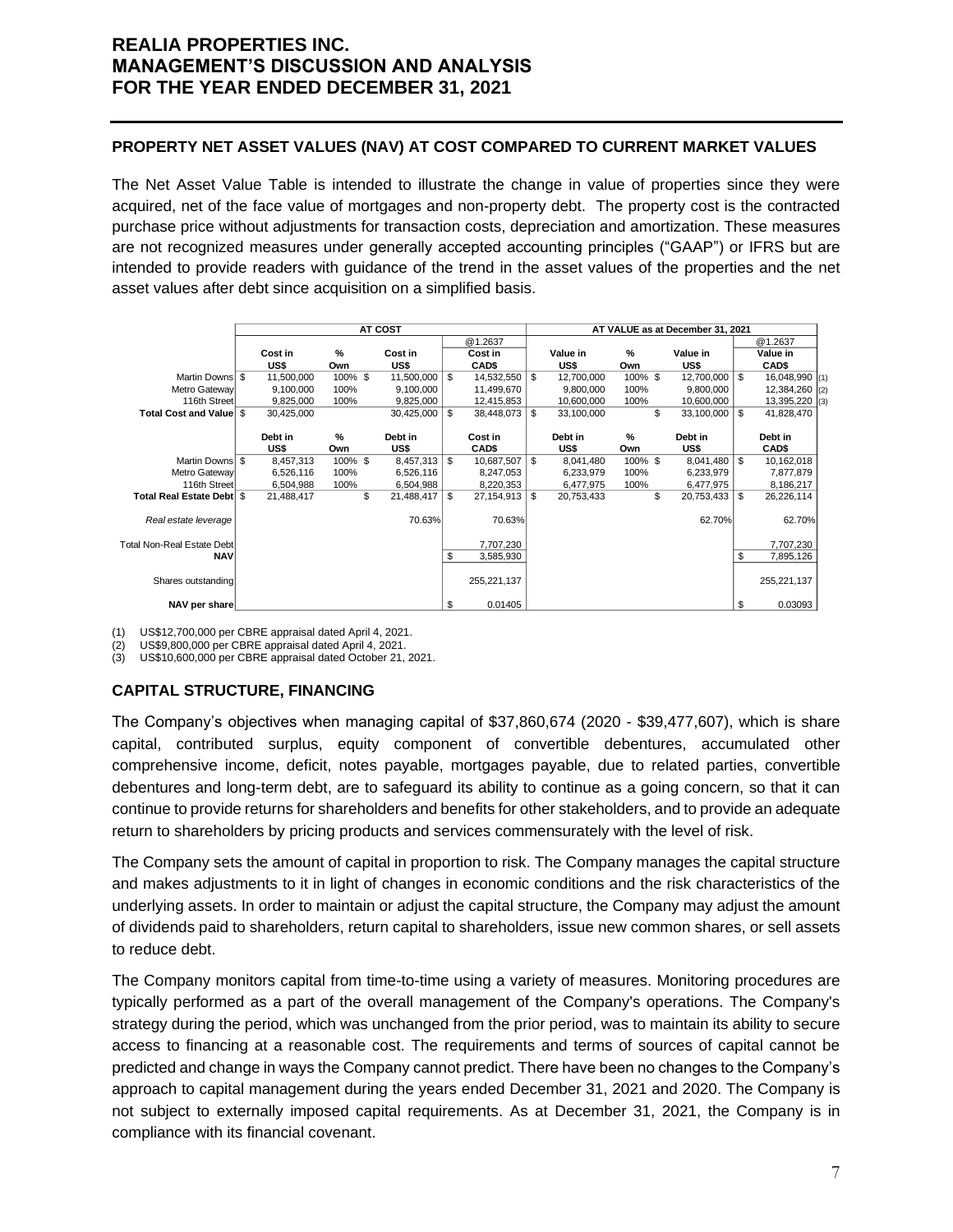### **SECTION III**

#### **SELECTED FINANCIAL INFORMATION**

A summary of selected financial information for the year ended December 31, 2021, December 31, 2020 and December 31, 2019 is as follows:

|                                                | Year ended        | Year ended        | Year ended        |
|------------------------------------------------|-------------------|-------------------|-------------------|
|                                                | December 31, 2021 | December 31, 2020 | December 31, 2019 |
| Rental income and recoveries                   | \$5,179,163       | 4,555,020<br>S    | 4,691,412<br>S    |
| Net income (loss)                              | 2,077,324         | (1, 235, 153)     | (2,325,678)       |
| Comprehensive income (loss)                    | 2.390.552         | (1,336,410)       | (1, 854, 076)     |
| Net income (loss) per share, basic and diluted | 0.01              | 0.00              | (.01)             |
| <b>Total assets</b>                            | 38,833,998        | 40,470,853        | 40,353,602        |
| Working capital deficiency                     | (1.953.285)       | (25,068,326)      | (17, 695, 239)    |

The Company experienced a higher net income and comprehensive income as of December 31, 2021 than in the comparable period of December 31, 2020 due to tenant's lease cancellation fee recognized as revenue for the period and gain on extinguishment of debt. The decrease in total assets is mostly due to the strengthening of the Canadian dollars (2021 – 1.2637 vs 2020 – 1.2725). The decrease in working capital deficiency is due to mortgages payable refinanced in 2021.

### **RESULTS OF OPERATIONS**

#### **Summary**

A summary of selected financial information for the year ended December 31, 2021 and December 31, 2020 is as follows:

|                                                | Year ended        | Year ended        |
|------------------------------------------------|-------------------|-------------------|
|                                                | December 31, 2021 | December 31, 2020 |
| Revenue:                                       |                   |                   |
| Rental income and recoveries (1)               | \$<br>5,179,163   | \$<br>4,555,020   |
| Property operating expenses:                   |                   |                   |
| Operating and leasing expenses                 | (1,581,523)       | (1,459,683)       |
| Earnings from property operations              | 3,597,640         | 3,095,337         |
| Other revenues (expenses):                     |                   |                   |
| General and administrative (2)                 | (328,955)         | (547, 415)        |
| Depreciation and amortization (2)              | (1, 287, 151)     | (1,546,230)       |
| Net finance costs                              | (1,949,598)       | (2,553,790)       |
| Gain on write-off of financial liabilities (3) |                   | 337,236           |
| Recovery of deferred income tax                | 55,129            | 337,236           |
| Gain on extinguishment of debt (4)             | 1,746,125         |                   |
| Foreign exchange gain (2)                      | 244,134           | (21, 107)         |
|                                                | (1,520,316)       | (4,331,306)       |
| Income (loss) for the year                     | 2,077,324         | (1,235,969)       |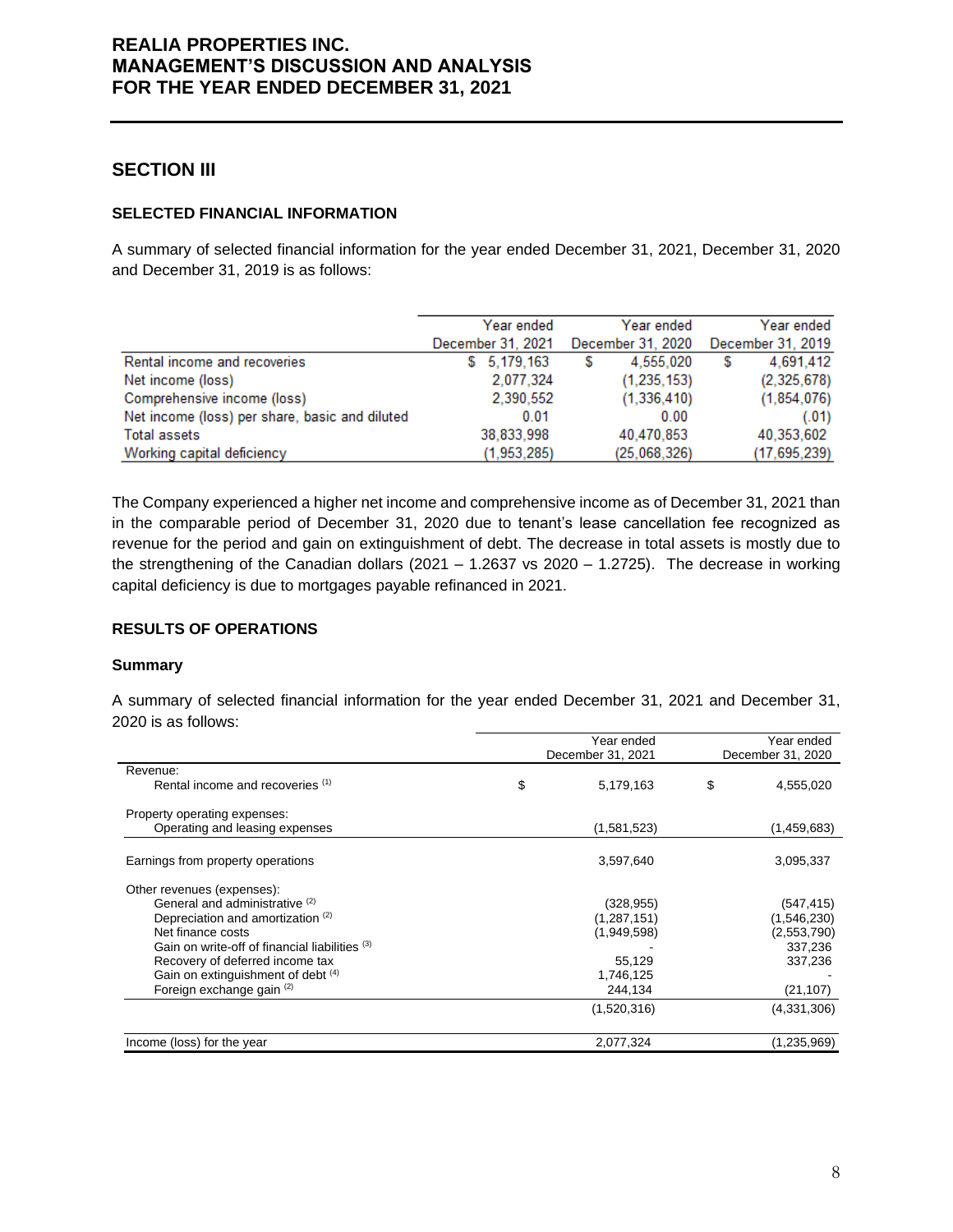- <sup>1.</sup> Higher rental income in December 31, 2021 than in comparable period in December 31, 2020 due to the inclusion of tenant's lease cancellation fee to rental income in 2021.
- <sup>2.</sup> Lower general and administrative expenses, depreciation expense and higher foreign exchange gain due to the strengthening of Canadian dollar in 2021 (2021 – 1.2637 vs 2020 – 1.2725).
- <sup>3.</sup> Write off of liabilities from 2014 and 2015 in 2020
- 4. Extinguishment of convertible debentures and Notes Payable.

### **TOTAL ASSETS**

Total assets as at December 31, 2021 included \$35,112,009 of investment properties, \$1,174,777 of mortgage reserve funds, \$1,154,398 of cash, \$350,765 of accounts receivable and \$63,454 of prepaid expenses and deposits.

### **LIQUIDITY, WORKING CAPITAL**

As at December 31, 2021, the Company had a working capital deficiency of \$1,953,285 (December 31, 2020 – working capital deficiency of \$25,068,326).

The net decrease in working capital deficiency from December 31, 2020 to December 31, 2021 is mainly due to the refinancing of mortgages payable that matured in 2021.

### **SELECTED QUARTERLY INFORMATION - MOST RECENT EIGHT QUARTERS**

A summary of selected quarterly financial information for the most recent eight quarters is as follows:

|                              |           |           | 2021      |           | 2020      |                |           |            |
|------------------------------|-----------|-----------|-----------|-----------|-----------|----------------|-----------|------------|
|                              | 04        | Q3        | Q2        | О1        | Ω4        | Q3             | Q2        | Q1         |
| Revenue                      | 1.109.806 | 914.248   | 1.099.182 | 2.055.927 | .067.857  | 1.070.199<br>s | 1.241.155 | 1.175.809  |
| Net income (loss)            | 1.045.481 | (175.466) | 66,003    | 1.141.306 | (550.494) | (426.164)      | (200.256) | (59.055)   |
| Comprehensive income (loss)  | 1.352.781 | (350.243) | 118,178   | 1.269.835 | (115.988) | (234.440)      | 169.106   | (923, 390) |
| Net income (loss) per share. |           |           |           |           |           |                |           |            |
| basic and diluted            | 0.00      | 0.00      | 0.00      | 0.00      | 0.00      | 0.00           | 0.00      | 0.00       |

In the first quarter ended March 31, 2021, the Company experienced a higher net income and comprehensive income than in the comparable period in March 31, 2020 due to the inclusion of a lease termination fee in 2021.

In the second quarter ended June 30, 2021, the Company experienced a higher net income than in the comparable period in June 30, 2020 due to the strengthening of the Canadian dollars in 2021.

In the third quarter ended September 30, 2021, the Company experienced a lower net loss than in the comparable period in September 30, 2020 due to the overall decrease in expenses and higher foreign exchange gain due to the strengthening of Canadian dollars in 2021.

The results for the year ended December 31, 2021 are previously described under Results of Operations.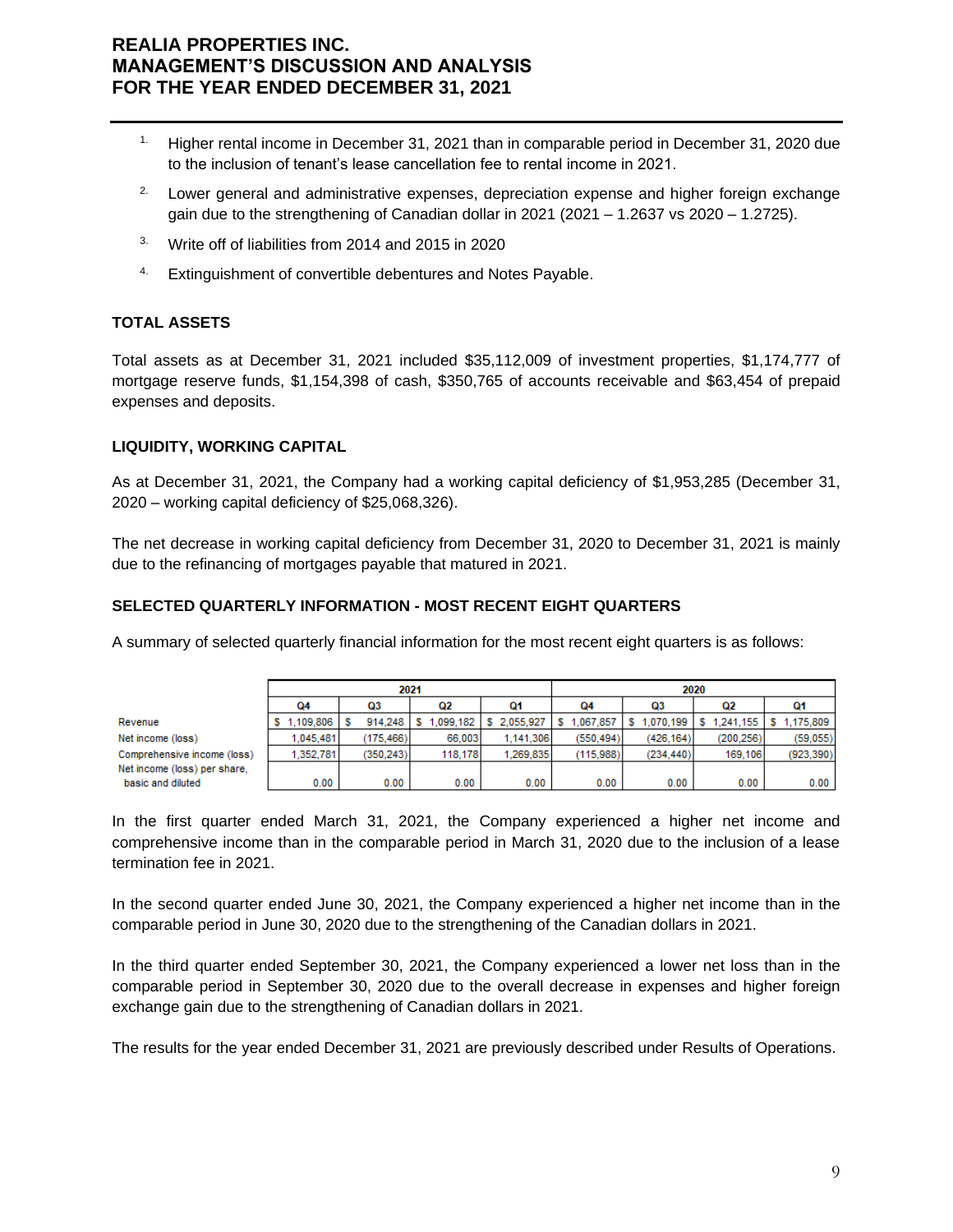### **SECTION IV**

### **CRITICAL ACCOUNTING ESTIMATES**

The preparation of the financial statements in conformity with IFRS requires management to make judgments, estimates and assumptions that effect the reported amounts in the financial statements. Management bases its judgments, estimates and assumptions on factors it believes to be reasonable in the circumstances, but which may be inherently uncertain and unpredictable. The uncertainty of these judgments, assumptions and estimates could results in actual results that differ from the estimates and outcomes that require a material adjustment to the carrying amount of assets and liabilities in the future.

#### (a) Judgements:

The following are critical accounting judgments that have been made in applying the Company's accounting policies:

(i) Investment properties:

The Company's accounting policy relating to investment properties is described in note 3(b) and 3(d) of the Financial Statements. In applying this policy, judgment is applied to determine the significant components of each property, including the useful lives over which the componentized assets are to be amortized.

(ii) Going concern:

The assessment of the Company's ability to continue on a going concern basis, to obtain sufficient funds to cover ongoing operating expenses and to meet its obligations for the coming year involves a large part of judgment based on past experience and other factors, including expectations of future events that are considered reasonable in the circumstances.

### (b) Estimates:

The significant areas of estimation include the following:

(i) Fair value of the investment properties:

The fair value of investment properties disclosed in note 5 of the Financial Statements is determined by management.

The determination of the fair value of investment property requires the use of estimates such as future cash flows from assets (i.e., tenant profiles, future revenue streams and overall repair and condition of the property), discount rates applicable to those assets' cash flows and capitalization rates. These estimates are based on market conditions existing at the reporting date.

(ii) Convertible debentures:

For convertible debentures containing an equity component, the Company assesses the value of the debt component which is calculated at the estimated fair value of the future interest and principal payments due under the terms of the convertible debentures, using an estimated discount rate based on Management's estimated cost of capital.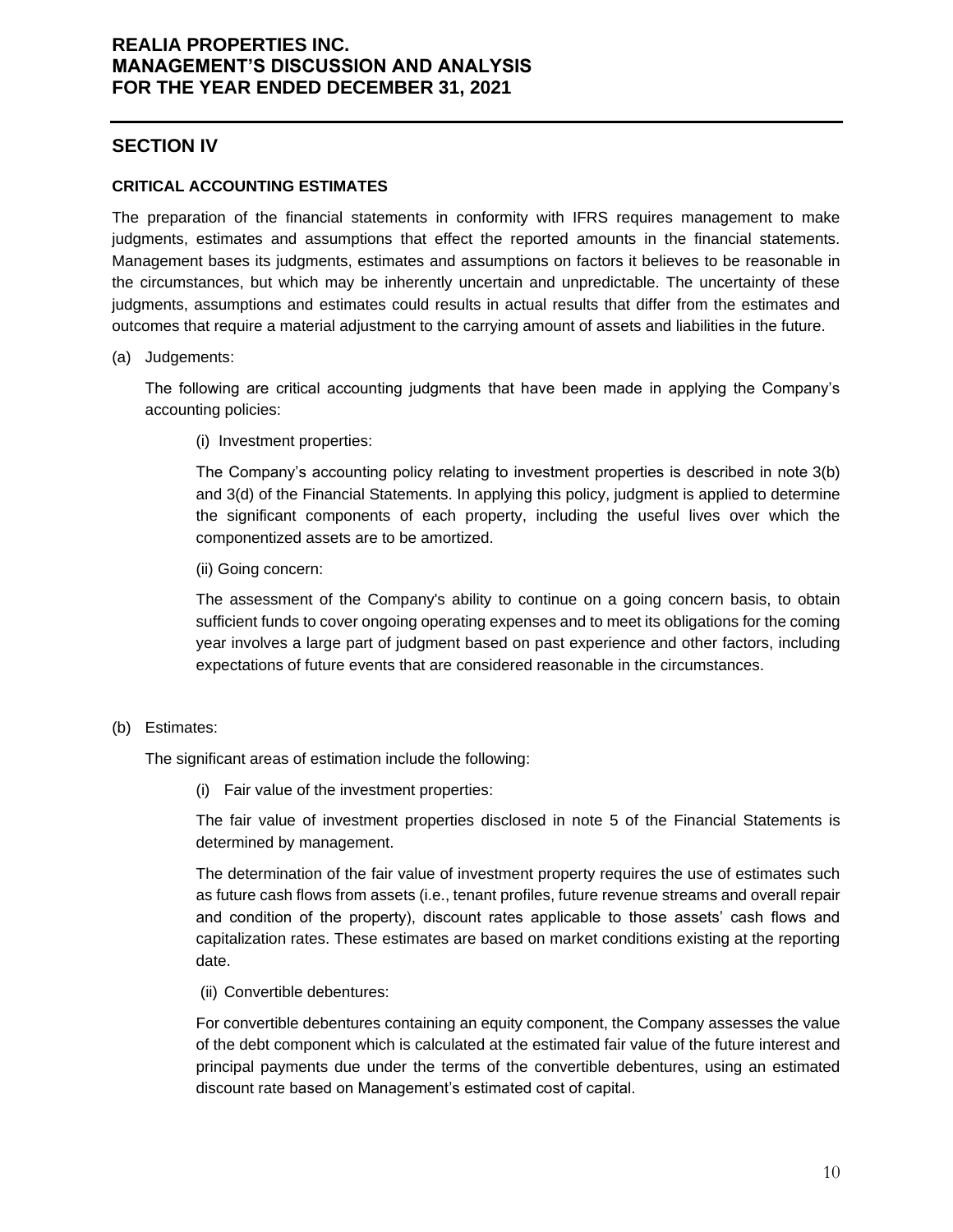For convertible debentures which do not contain an equity component, the Company is required to estimate the fair value of the embedded derivative liability which is calculated based on using a model which considers inputs requiring significant judgement.

#### **NEW ACCOUNTING POLICIES ADOPTED IN THE CURRENT PERIOD**

No new accounting policies were adopted in 2021.

#### **RISKS AND UNCERTAINTIES**

#### **General Business Risks**

The Company will be subject to general business risks and to risks inherent in the commercial real estate industry, including the ownership of real property. These risks include general economic and market factors, health crisis factors, tenant credit risk, local real estate conditions, competition, changes in government regulation, interest rates, the availability of equity and debt financing, environmental and tax related matters, availability of specialized trades people and reliance on key personnel. Any one of, or a combination of, these factors may adversely affect the financial position of the Company.

#### **Real Property Ownership**

All real property investments are subject to elements of risk. Such investments are affected by general economic conditions, local real estate markets, the attractiveness of the properties to residents, supply and demand for space, and competition from other available space and various other factors.

The performance of the economy in the area in which Martin Downs Town Center, Metro Gateway Shopping Center, and 116th Street Center (collectively called the "Properties") are located affects occupancy, market rental rates and expenses. These factors consequently can have an impact on the future share of income/(loss) attributable to the Company from the Properties.

Other factors may further adversely affect the future value of the Properties. These factors include local conditions in the areas in which the Properties are located, such as an oversupply of commercial real estate properties or a reduction in the demand for commercial real estate properties, the attractiveness of the Properties to tenants, competition from other properties and the Company's ability to provide adequate facilities, maintenance, services and amenities. Operating costs, including real estate taxes, insurance and maintenance costs, and mortgage payments, if any, do not, in general, decline when circumstances cause a reduction in income from a property. The Company could sustain a loss as a result of foreclosure on the Properties if they are mortgaged to secure payment of indebtedness and the Company or its wholly-owned subsidiaries, as applicable, were unable to meet their mortgage payments. In addition, applicable laws, including tax laws, interest rate levels and the availability of financing also affect revenues from properties and real estate values generally.

### **Asset and Development Strategy**

It is intended that the Company's business strategy will involve expansion through acquisitions that are in addition to the Properties. These activities require the Company to identify acquisition candidates or investment opportunities that meet its criteria and are compatible with its growth strategy. The Company may not be successful in identifying commercial real estate properties that meet its acquisition criteria or in completing acquisitions or investments on satisfactory terms. Failure to identify or complete acquisitions will slow the Company's growth. The Company could also face significant competition for acquisitions opportunities. Some of the Company's competitors have greater financial resources than the Company and,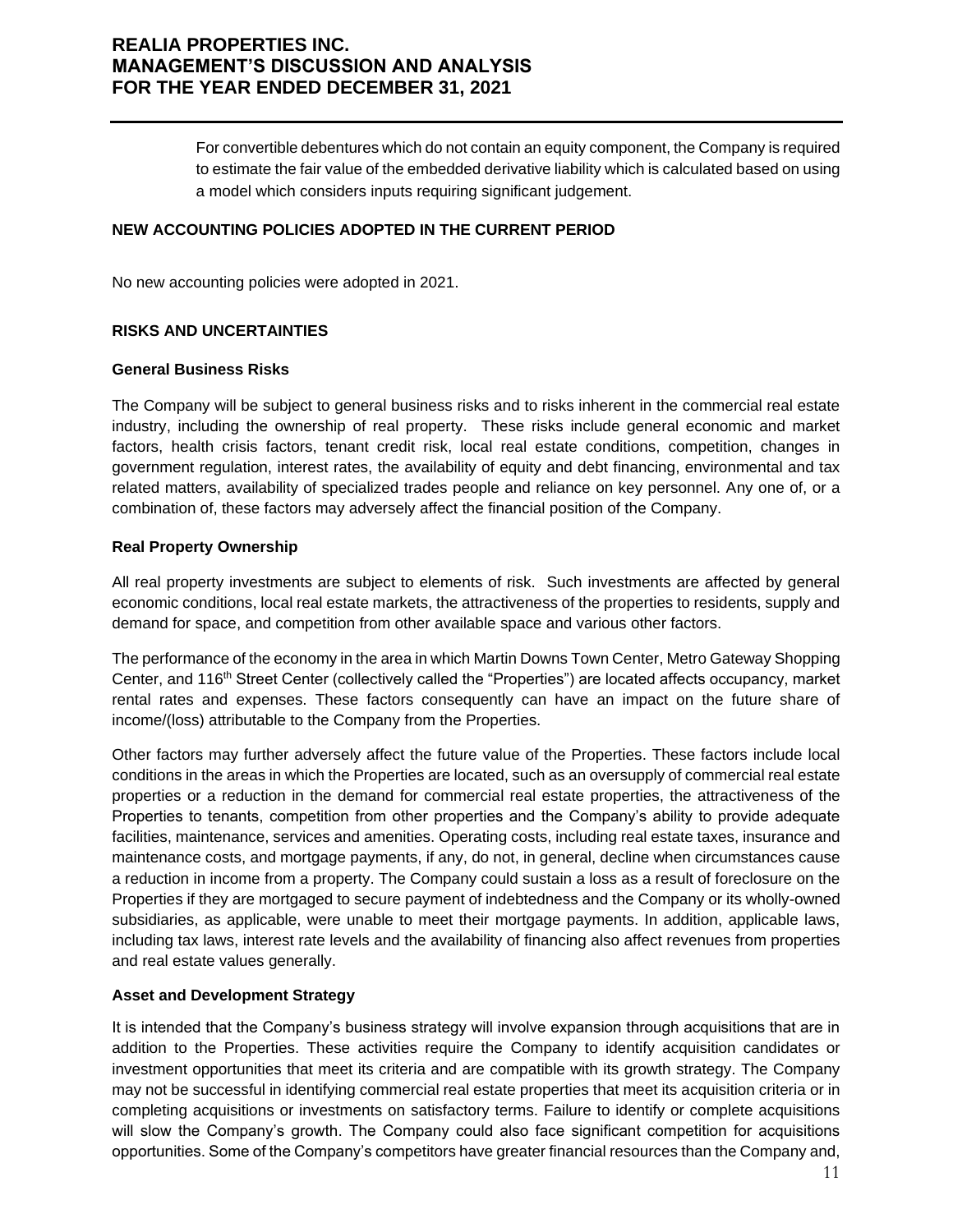accordingly, have a greater ability to borrow funds to acquire and develop properties. These competitors may also be willing and/or able to accept more risk than the Company can prudently manage, including risks with respect to the geographic concentration of investments and the payment of higher prices. This competition for investments may reduce the number of suitable investment opportunities available to the Company and may increase acquisition costs in certain areas where the Company's facilities are located or in areas targeted for growth and, as a result, may adversely affect the Company's operating results.

Even if the Company were successful in identifying suitable acquisitions projects, newly acquired properties may fail to perform as expected and management of the Company may underestimate the costs associated with the integration of the acquired properties. In addition, any expansions the Company undertakes in the future are subject to a number of risks, including, but not limited to, construction delays or cost overruns that may increase project costs, financing risks, the failure to meet anticipated occupancy or rent levels, failure to receive required zoning, land use and other governmental permits and authorizations and changes in applicable zoning and land use laws. If any of these problems occur, expansion costs for a project will increase, and there may be significant costs incurred for projects that are not completed. In deciding whether to acquire or expand a particular property, the Company will make certain assumptions regarding the expected future performance of that property.

It is intended that the Company will invest in new developments which carry a certain risk that projected financial returns may not be achieved and that cost overruns, or start-up losses may require further equity injections. The Company manages this risk through detailed evaluation of each development separately and ensuring certain criteria have been met, including an extensive supply and demand analysis and establishing capital participants.

### **Joint Venture and Associate Investments**

The Company no longer has any interests in joint venture and associate investments as at December 31, 2021. The Company may however enter into arrangements with respect to other properties in the future. In any such arrangement, the Company may not be in a position to exercise sole decision-making authority regarding the properties owned through these arrangements. Investments may, under certain circumstances, involve risks not present when a third party is not involved, including the possibility that investment partners might become bankrupt or fail to fund their share of required capital contributions. Investment partners may have business interests or goals that are inconsistent with the Company's business interests or goals and may be in a position to take actions contrary to the Company's policies or objectives. Such investments also have the potential risk of impasse on strategic decisions, such as a sale, because neither the Company nor the investment partner would have full control over the arrangement. Any disputes that may arise between the Company and its investment partners could result in litigation or arbitration that could increase the Company's expenses and distract its officers and/or directors from focusing their time and effort on the Company's business. In addition, the Company might in certain circumstances be liable for the actions of its investment partners.

### **Investment Concentration**

The Company will be susceptible to adverse markets in Palm City, Florida, Phoenix, Arizona, and Indianapolis, Indiana, the markets in which it is operating, such as changing demographics and other factors. Presently, the Company's depreciated book value interests in Martin Downs Town Center in Palm City, Florida account for 42% of the Company's real property assets, the Company's interest in Metro Gateway in Phoenix, Arizona account for 27% of the Company's real property assets and the Company's interest in 116<sup>th</sup> Street in Indianapolis, Indiana accounts for 31% of the Company's real property assets. As a result of this concentration of assets, the Company will be particularly susceptible to adverse market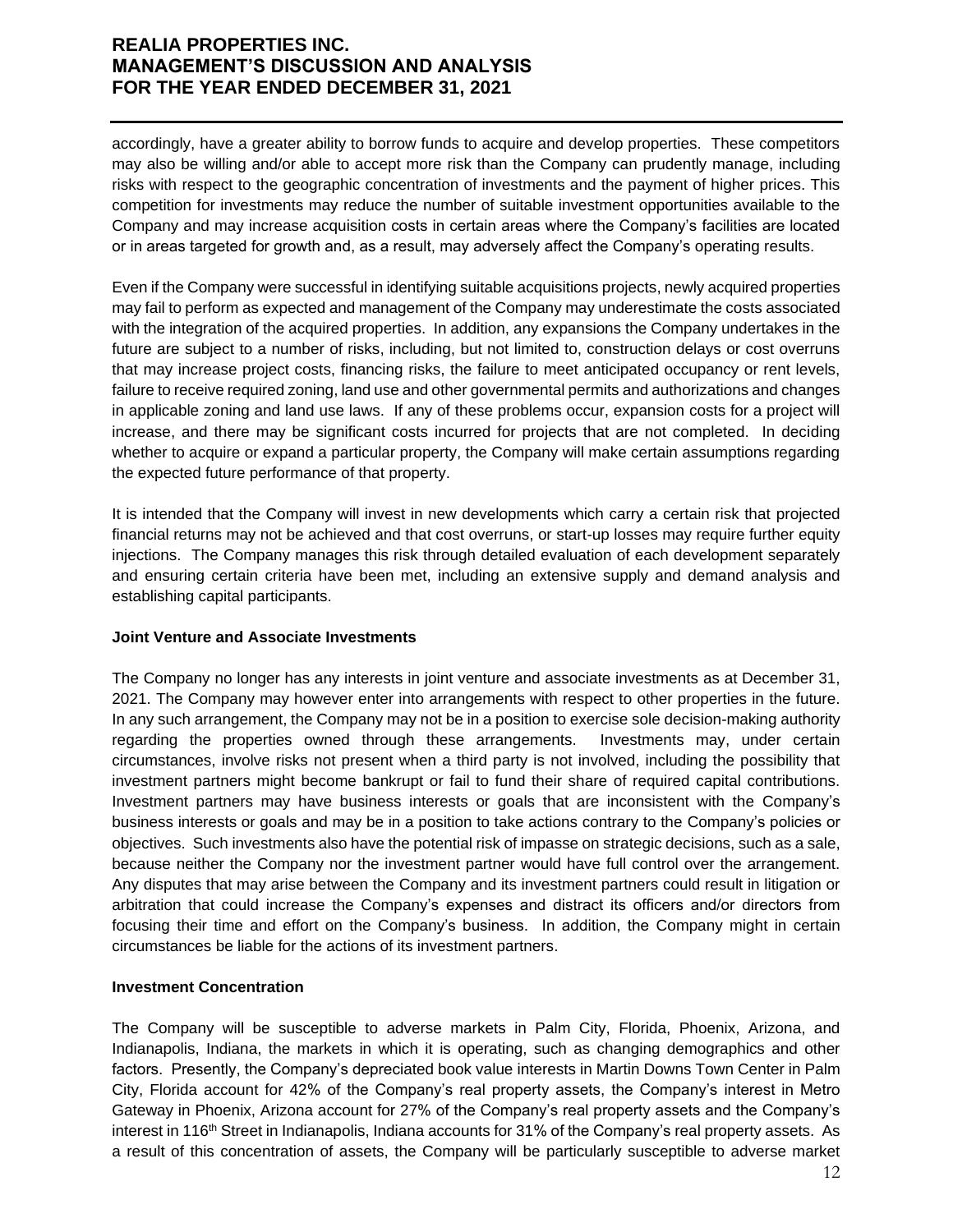conditions in these regions. Any adverse economic or real estate markets in the areas in which the Properties are located, or in the future in any of the other markets in which the Company operates, or any decrease in demand for commercial real estate resulting from the local economy or demographics could adversely affect the rental revenues. This effect could impair the ability of the assets to service their debt obligations and generate stable positive cash flow from operations to generate a return for the Company.

#### **Illiquidity**

Real property investments tend to be relatively illiquid, with the degree of liquidity generally fluctuating in relation to demand for and the perceived desirability of such investments.

#### **Uninsured Losses**

Martin Downs Town Center, Metro Gateway Shopping Center and 116<sup>th</sup> Street Center will carry comprehensive general liability, fire, flood, extended coverage and rental loss insurance with policy specifications, limits and deductibles customarily carried for properties similar to the Properties. There are, however, certain types of risks, generally of a catastrophic nature, such as wars or environmental contamination, which are either uninsurable or not insurable on an economically viable basis. Should an uninsured or under-insured loss occur, the Company could lose its investment in, and anticipated profits and cash flows from the Properties.

#### **Environmental Risk**

As an indirect owner of real property in the United States, the Company is subject to various federal, state and municipal laws relating to environmental matters. Such laws provide that the Company could be liable for the costs of removal of certain hazardous substances and repair of certain hazardous locations. The failure to remove or remediate such substances or locations, if any, could adversely affect the Company's ability to sell such real estate or to borrow using such real estate as collateral and could potentially also result in claims against the Company.

Management is not aware of any material non-compliance with environmental laws with respect to the Properties. The Company is also not aware of any pending or threatened investigations or actions by environmental regulatory authorities in connection with the Properties. However, the Company cannot guarantee that any material environmental conditions do not or will not otherwise exist with respect to the Properties.

#### **Public Market Risk**

It is not possible to predict the price at which the Shares will trade and there can be no assurance that an active trading market for the Shares will be sustained. The Shares will not necessarily trade at values determined solely by reference to the value of the underlying business of the Company or its assets. Accordingly, the Shares may trade at a premium or a discount to the value implied by the value of the Company's assets. The market price for the Shares may be affected by changes in general market conditions, fluctuations in the markets for equity securities and numerous other factors beyond the control of the Company.

### **Debt Financing**

The Company and its owned subsidiaries have incurred and may incur indebtedness in the future in connection with the acquisition or expansion of facilities and its business. The wholly owned subsidiaries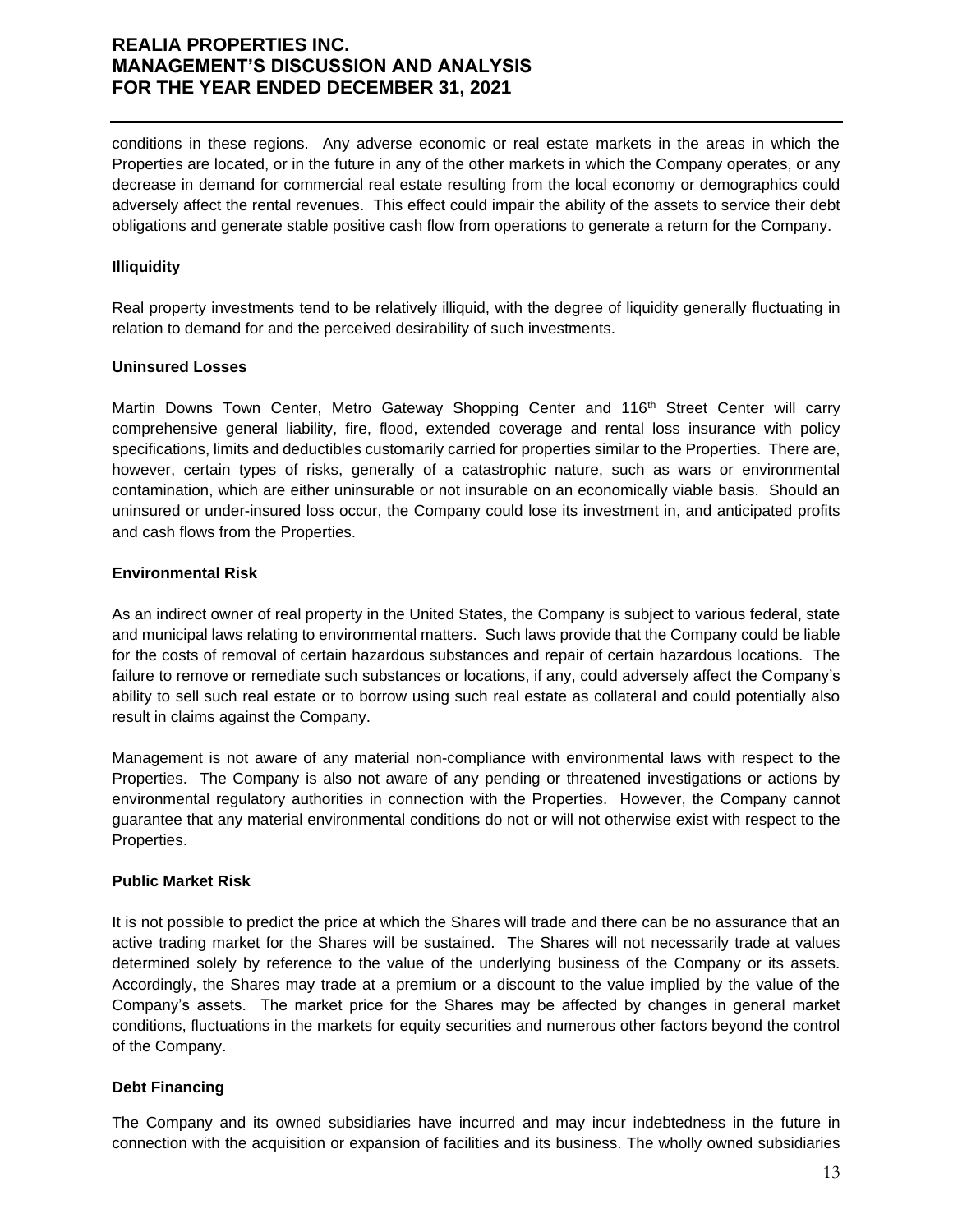may incur unsecured debt or mortgage debt by obtaining loans secured by some or all of their real estate properties or assets. The Company's wholly owned subsidiaries' debt may harm the Company's business and operating results by:

- requiring the wholly owned subsidiaries to use a substantial portion of their cash flow from operations to pay principal and interest, which will reduce the amount of cash available for generating a return to the Company, and thus, other purposes;
- limiting the Company's ability to borrow more money for operating or capital needs or to finance acquisitions in the future; and
- making the Company more vulnerable to economic and industry downturns and reducing its flexibility in responding to changing business and economic conditions.

In addition to the risks discussed above and those normally associated with debt financing, including the risk that the Company's and its wholly owned subsidiaries' cash flow will be insufficient to meet required payments of principal and interest, the Company will also be subject to the risk that the wholly owned subsidiaries will not be able to refinance potential future indebtedness on their properties and that the terms of any refinancing they could obtain would not be as favourable as the terms of their existing indebtedness. In addition, the financing arrangements of the Company may contain covenants that will restrict its ability to operate its business in certain ways. If the Company fails to comply with the restrictions in its financing arrangements, its lenders may be able to accelerate related debt as well as any other debt to which a crossdefault or cross-acceleration provision applies. A default could also allow creditors to foreclose, sell or realize on the property securing such debt or exercise other remedies against the Company. Credit facilities also typically require repayment of funds or cash flow sweeps when certain coverage ratios are not met. In connection with its financing arrangements, the Company expects that it will grant security interests over substantially all of its assets. If the Company is not able to meet its debt service obligations, it risks the loss of some or all of its assets to foreclosure or sale.

### **Interest Fluctuations and Financing Risk**

The Company may finance future acquisitions in part with debt borrowings, which could bear interest at fixed or variable rates. The interest expense on any variable rate indebtedness of the Company will increase when interest rates increase. Interest rates are currently low relative to historical levels and may increase significantly in the future. A significant increase in interest expense could adversely affect the Company's results of operations.

### **Failure to Obtain Additional Financing**

The Company may require additional financing in order to grow and expand its operations. It is possible that such financing will not be available or, if it is available, will not be available on favorable terms. Future financing may take many forms, including debt or equity financing, which could alter the debt-to-equity ratio of the Company or which could be dilutive to Shareholders.

### **Dilution**

The number of Shares that the Company is authorized to issue is unlimited. The directors of the Company will have the discretion to issue additional Shares in order to raise additional capital or in connection with future acquisitions, which may have a dilutive effect on Shareholders.

### **Potential Volatility of Share Price**

It is not possible to predict the price at which the Shares will trade and there can be no assurance that an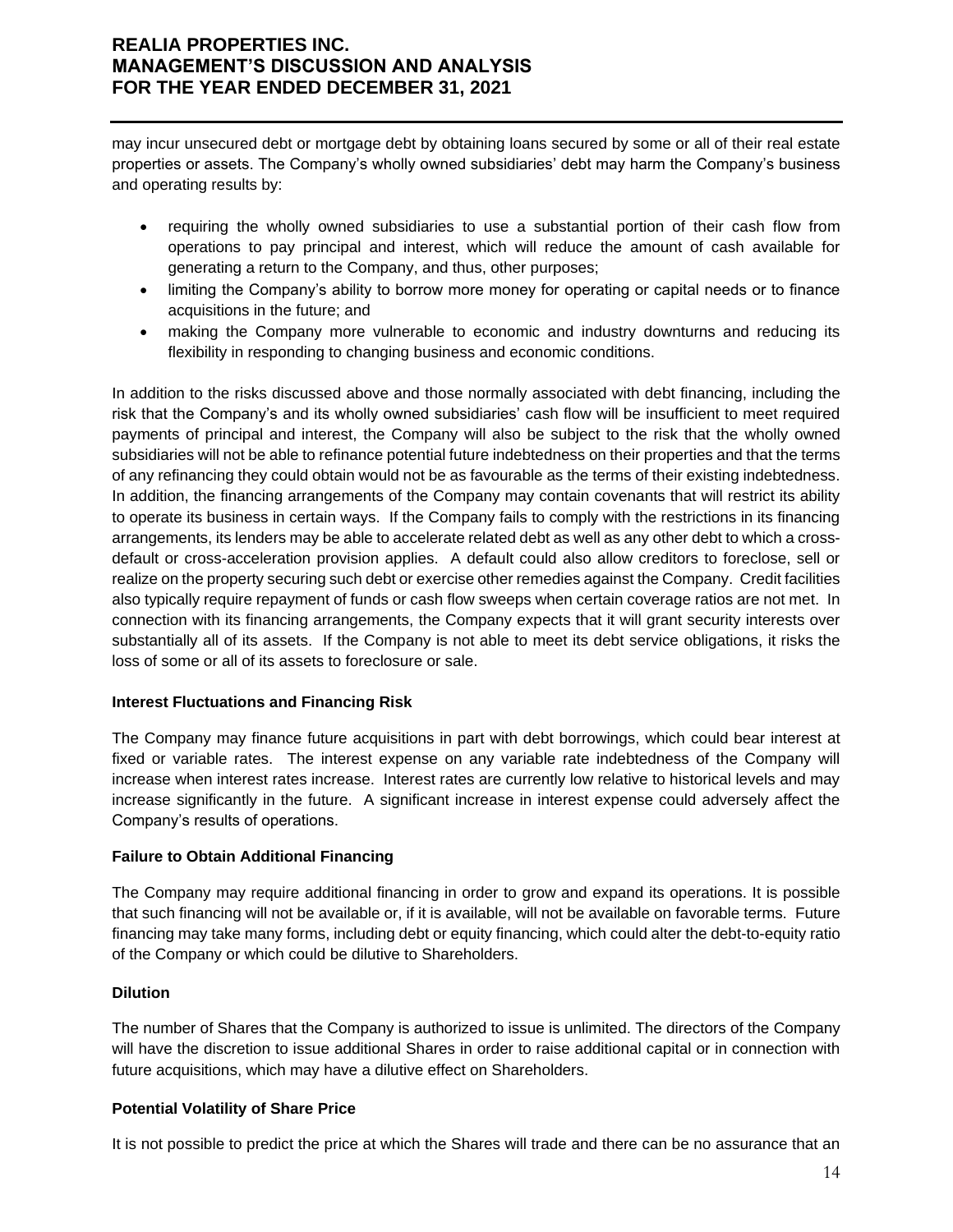active trading market for the Shares will be sustained. The market price of the Shares may be volatile and could be subject to wide fluctuations due to a number of factors, including but not limited to: (i) actual or anticipated fluctuations in the Company's results of operations; (ii) changes in estimates of the Company's future results of operations by management or securities analysts; and (iii) general industry changes. In addition, the financial markets have in the past experienced significant price and value fluctuations that have particularly affected the market prices of equity securities of many venture and real estate issuers and that sometimes have been unrelated to the operating performance of these companies. Broad market fluctuations, as well as economic conditions generally and in the real estate industry specifically, may adversely affect the market price of the Shares.

### **Limited Prior Public Market**

The Shares have a limited record of trading publicly on the Exchange. The Company cannot predict at what price the Shares will trade and there can be no assurance that an active trading market will be maintained. A publicly traded real estate company will not necessarily trade at values determined solely by reference to the underlying value of its real estate assets. Accordingly, the Shares may trade at a premium or a discount to values implied by valuations.

#### **Proposed Acquisitions**

There can be no assurance that the Company will complete further acquisitions of real property interests. Acquisitions of properties by the Company are subject to normal commercial risks and satisfaction of closing conditions that may include, among other things, lender approval, receipt of estoppel certificates and obtaining title insurance. Such acquisitions may not be completed or, if completed, may not be on the terms that are exactly the same as initially negotiated. In the event that the Company does not complete an acquisition, it may have an adverse effect on the operations and results of the Company in the future. There can also be no assurance that the Company will be able to identify and acquire additional real property interests on competitive terms or at all.

### **Potential Conflicts of Interest**

Situations may arise where the interests of directors and officers may conflict with the interests of the Company. Conflicts, if any, will be subject to the procedures and remcedies provided by the *Canadian Business Corporations Act*.

### **Foreign Currency**

The results of operations of the Company are reported in Canadian dollars. The Company's operations are anticipated to be conducted almost exclusively in the United States. Any fluctuations in the value of the US dollar relative to the Canadian dollar may result in variations in the share of income/(loss) from wholly owned subsidiaries and joint ventures and associates and the net income of the Company. The Company does not plan on undertaking any hedging in order to mitigate its foreign currency risks.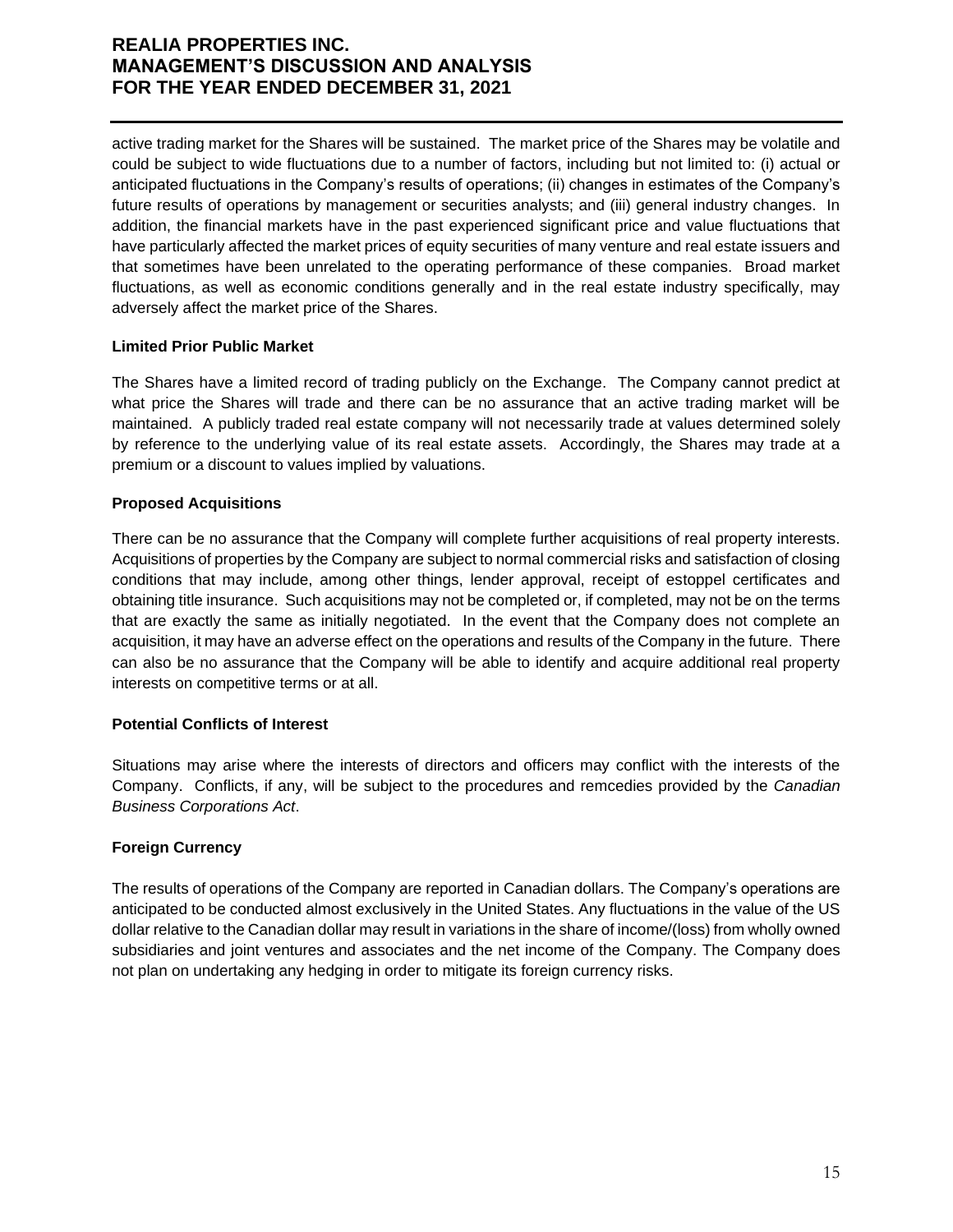As at December 31, 2021, the Canadian dollar equivalent of monetary assets and liabilities held by the Company that are denominated in U.S. dollars are as follows:

|                  | 2021      | 2020      |
|------------------|-----------|-----------|
| Cash             | 377,836   | 24,415    |
| Notes payable    | 1,104,783 | 1,272,500 |
| Accounts payable | 83,081    | 56,866    |

If the Canadian dollar had strengthened or weakened 5% against the U.S. dollar with all other variables held constant, the Company would have additional income or loss from foreign exchange included in net income and equity for the year ended December 31, 2021 of approximately \$68,000 (2020 – \$65,000).

### **Foreign Political Risk**

The Properties are located in the United States and, as such, a substantial portion of the Company's business will be exposed to various degrees of political, economic and other risks and uncertainties. The Company's operations and investments may be affected by local political and economic developments, including expropriation, nationalization, invalidation of governmental orders, permits or agreements pertaining to property rights, political unrest, labour disputes, limitations on repatriation of earnings, limitations on foreign ownership, inability to obtain or delays in obtaining necessary permits, opposition to property development from local, environmental or other non-governmental organizations, government participation, royalties, duties, rates of exchange, high rates of inflation, price controls, exchange controls, currency fluctuations, taxation and changes in laws, regulations or policies as well as by laws and policies of Canada affecting foreign trade, investment and taxation.

### **Inability to Resell Shares**

There can be no assurance that an active and liquid market for the Shares will be developed and, if developed, will be maintained; and a holder of Shares may find it difficult to resell those Shares.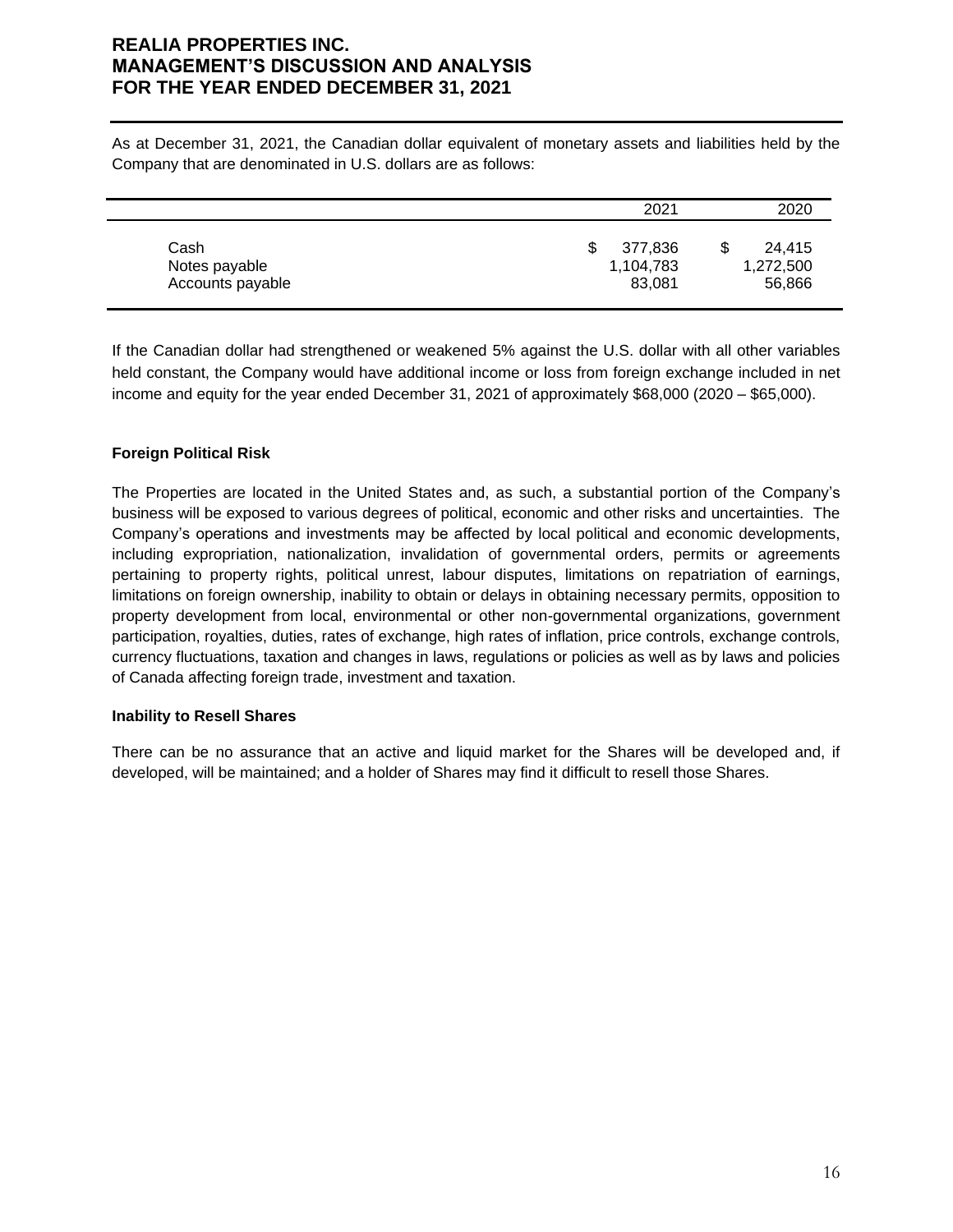#### **RELATED PARTY TRANSACTIONS**

All of the related party disclosure below is identical to that contained in the financial statements.

#### **Notes Payable**

| Martin Downs GP, LLC                  | 2021                  | 2020        |
|---------------------------------------|-----------------------|-------------|
| Liability, beginning of year          | \$1,272,500           | \$1,272,500 |
| Impact of extinguishment<br>Accretion | (259, 046)<br>100,129 |             |
| Foreign exchange                      | (8,800)               |             |
| Liability, end of year                | \$1,104,783           | 1,272,500   |

On August 31, 2018, concurring with the refinancing of the mortgage loan related to Martin Downs Town Center, the Company acquired an additional 9% interest in Martin Downs NSC, LLC from the Martin Downs GP, LLC, a private entity in which one of the Company's officers is a partner for an amount of \$1,304,750 (US\$1,000,000).

Correspondingly, the US\$1,000,000 note payable to Martin Downs GP, LLC to finance the 9% ownership interest acquisition bears interest at a rate of 10% and secured by interest in Martin Downs NSC, LLC. The note matured on August 30, 2019 and was extended to February 2020 in exchange for an extension fee of \$21,053 (US\$15,000), extended to August 31, 2020 in exchange for an extension fee of \$20,124 (US\$15,000) and further extended to February 28, 2021 in exchange for an extension fee of \$39,957 (US\$30,000). On February 28, 2021, the note was extended to February 28, 2026, and the interest rate was reduced to 8.0%. There were no extension fees. The Company may, from time to time, repay all or any part of the note without penalty.

The Company used a discounted cash flow model with an estimated fair value interest rate of 12% to estimate the fair value of the liability.

#### **Other Related Party Balances and Transactions**

Other related party transactions and balances, not already disclosed include:

|                                                                                          | 2021                 |   | 2020                 |
|------------------------------------------------------------------------------------------|----------------------|---|----------------------|
| Due to Hoche Private Equity Investors SARL (b) (c) (e)<br>Due to Inovalis S.A. (f) $(g)$ | 561.251<br>2,015,386 |   | 564.463<br>1,988,968 |
| Due to Inovalis USA LLC (d)                                                              |                      | ۰ | 132,553              |
|                                                                                          | \$2,576,637          |   | 2,685,984            |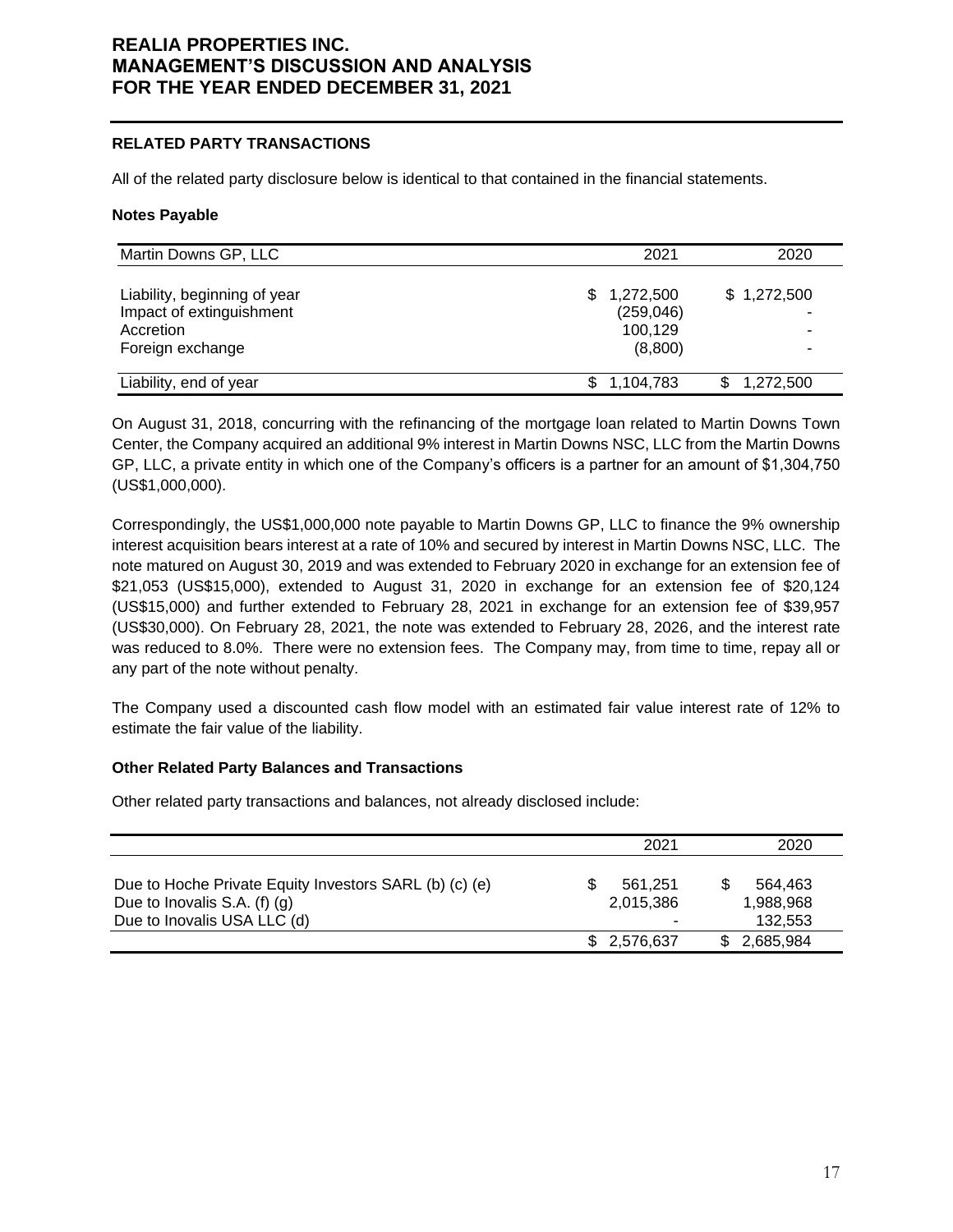Included in accounts payable and accrued liabilities is \$89,644 of accrued interest charges (2020 - \$12,540) owing to private companies related through common directors.

#### (a) Key management personnel compensation

|                                                                           | 2021                    | 2020                   |
|---------------------------------------------------------------------------|-------------------------|------------------------|
| CFO:<br>Consulting fees<br><b>Corporate Secretary:</b><br>Consulting fees | \$<br>102,748<br>39,996 | \$<br>80,519<br>43,761 |
|                                                                           | \$<br>142,744           | \$<br>124,280          |

Key management personnel include the members of the Board of Directors and executive officers of the Company.

### (b) Loan facility:

On April 4, 2018, the Company obtained a loan facility for up to \$100,000. Under the terms of the loan facility, the Company may draw from time to time from April 4, 2018 to December 31, 2018, for the purpose of funding working capital requirements. Interest on any outstanding drawdowns will accrue at a fixed rate of 10% per annum and is payable monthly. Outstanding indebtedness is payable on demand, subject to the terms and conditions of the loan facility but will be subordinated by the Company's senior indebtedness to secured lenders. The loan facility is provided by a private company of which the Chairman of the Board of the Company is a principal. In consideration of providing the loan facility, the loan facility provider will receive \$3,000.

The Company drew \$100,000 in 2018 under this loan facility. The loan remains outstanding at December 31, 2021.

(c) Down payment:

On July 6, 2018, a private company of which the Chief Executive Officer and Chairman of the Board of the Company provided a \$52,336 (\$40,000USD) down payment for the refinance of the Martin Downs mortgage. The down payment will be repaid upon demand.

(d) Asset Management and Disposition Fees – Martin Downs:

On July 22, 2013, Martin Downs NSC, LLC entered into a management agreement with Inovalis USA LLC, pursuant to which Inovalis USA LLC provided management services to Martin Downs NSC, LLC with respect to the investment properties it holds. As payment for its services, Inovalis USA LLC was entitled, until October 31, 2018, to 1% of gross revenues collected, as asset management fees. Inovalis USA LLC was also entitled to a 1% disposition fee associated with the sale of its ownership interest in Martin Downs to the Company. On September 30, 2019, the Company formally terminated the management agreement with Inovalis USA LLC and the associated fees became due (management fee – \$84,700 (US\$63,975) and disposition fee – \$47,853 (US\$40,192). The amounts were paid in October 2021.

(e) Interest Reserve:

On April 29, 2020, a private company of which the Chairman of the Board of the Company is a principal provided a US\$325,000 (CAD \$439,429) payment for an up-front 6-month interest reserve associated with the extension of the Martin Downs mortgage. The note payable bears interest at a fixed rate of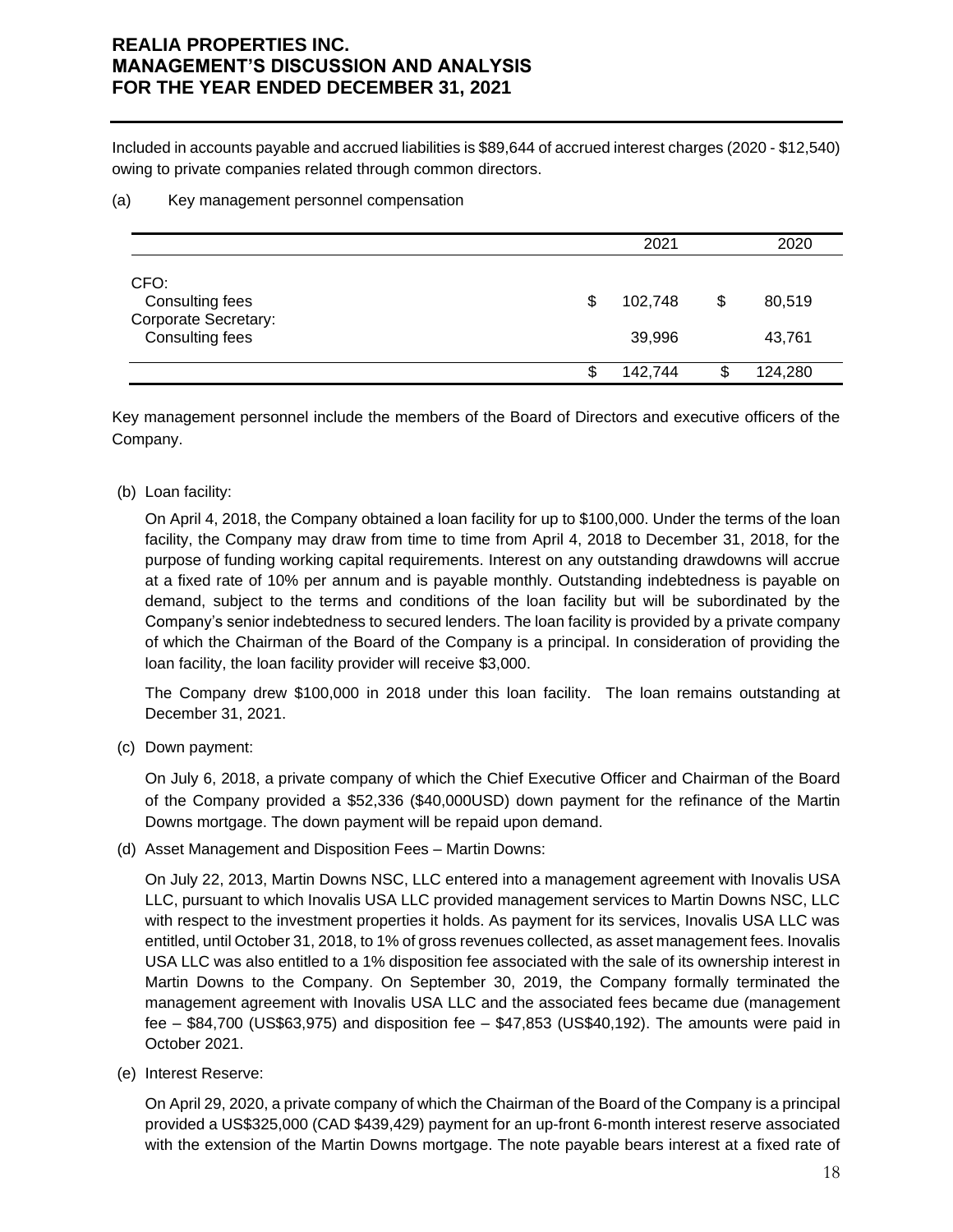7.5% per annum and ending until all indebtedness owing is repaid. The note is repayable upon demand. The Company may, from time to time, repay all or any part of the note payable without penalty.

(f) Working Capital:

On September 27, 2020, Inovalis S.A., a private company of which one of the Director's is a principal, provided a \$400,000 loan to fund ongoing working capital requirements of the Company. The note payable bears interest at a fixed rate of 7.5% per annum and matures on December 31, 2022. The Company may, from time to time, repay all or any part of the note payable without penalty.

(g) Working Capital:

On December 31, 2020, Inovalis S.A. provided a \$1,589,000 loan to fund ongoing working capital requirements of the Company. The note payable bears interest at a fixed rate of 7.5% per annum and matures on December 31, 2022. The Company may, from time to time, repay all or any part of the note payable without penalty.

(h) Working capital:

On March 8, 2021, Inovalis S.A. provided a \$26,417 loan to fund ongoing working capital requirements of the Company. The note payable bears interest at a fixed rate of 7.5% per annum and matures on December 31, 2021. The Company may, from time to time, repay all or any part of the note payable without any penalty.

Management of the Company does not receive any other fee than that described above. The Company's Chairman and CFO are entitled to receive incentive stock options under the Company's incentive stock option plan. The other directors of the Company also do not receive any cash fee and are entitled only to participate in the Company's incentive stock option plan. As such, the management and the directors of the Company will generally benefit only as shareholders and incentive stock option holders of the Company, benefitting only as other shareholders will benefit.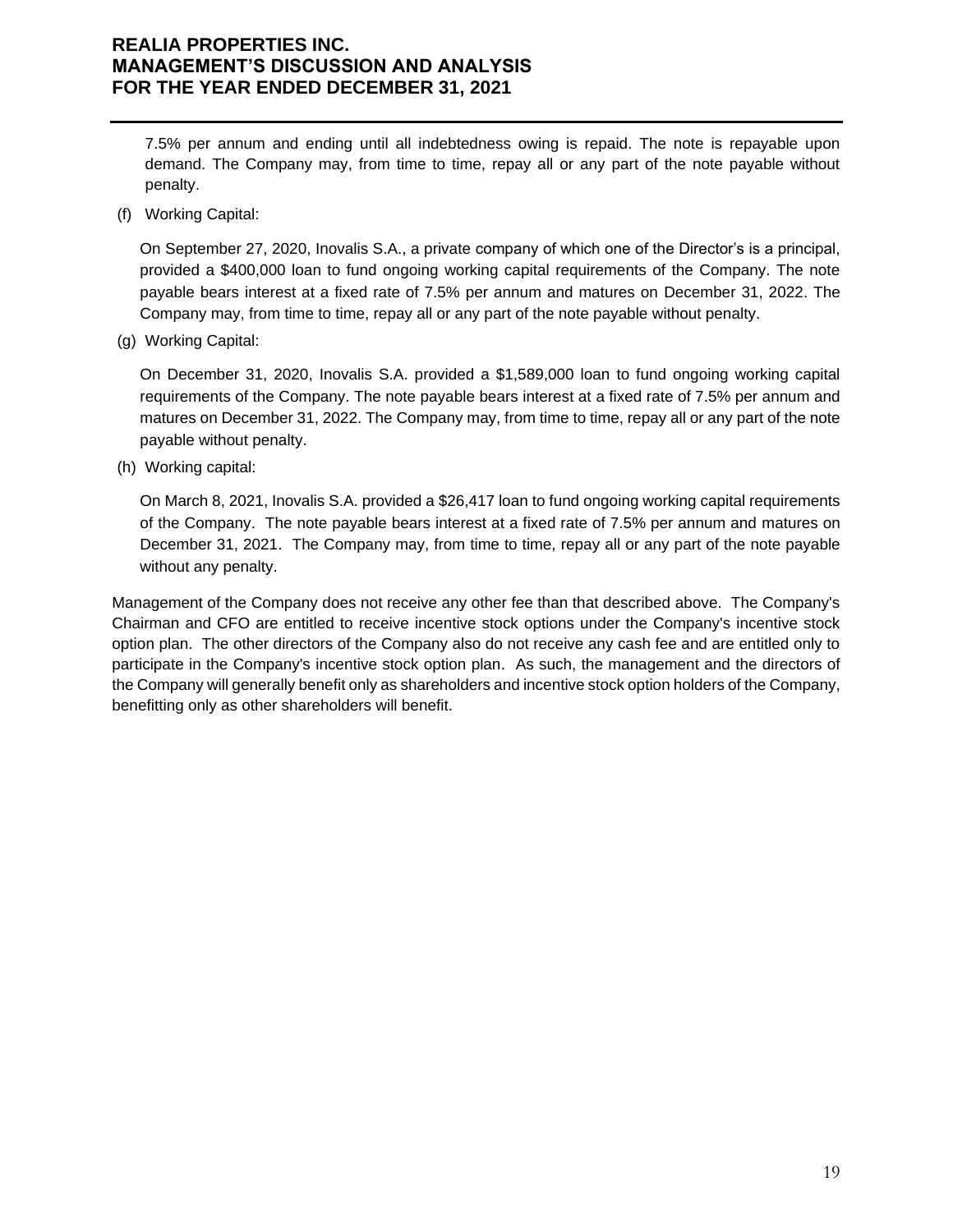#### **CONVERTIBLE DEBENTURES**

|                                      | 2021        | 2020            |
|--------------------------------------|-------------|-----------------|
| Liability, beginning of year         | \$4,542,000 | \$<br>4,428,983 |
| Repayment                            | (1,589,700) |                 |
| Accretion                            | 130,220     | 113,017         |
| Impact of extinguishment             | (1,487,079) |                 |
| Derivative liability                 | (204, 181)  |                 |
| Liability, end of year               | 1,391,260   | 4,542,000       |
| Transaction costs, beginning of year |             | (53,533)        |
| Amortization of transaction costs    | 15,988      | 53,533          |
| Debt modification transaction costs  | (75, 944)   |                 |
| Transaction costs, end of year       | (59, 956)   |                 |
| Convertible debentures               | 1,331,304   | \$<br>4,542,000 |

The Company entered into a trust indenture on July 31, 2013 with BNY Trust Company of Canada under which the Company could issue convertible debentures to a maximum principal amount of \$11,500,000.

The convertible debentures are redeemable, unsecured, subordinated to senior indebtedness and were set to mature on September 30, 2018.

On September 28, 2018, the Debenture holders approved an Extraordinary Resolution authorizing (i) the maturity extension of the Debentures from September 30, 2018 to September 30, 2020; (ii) a reduction in the conversion price at which the Debenture may be converted into common shares of the Corporation from \$0.08125 to \$0.06 per common share; and (iii) an increase of the interest rate payable on the Debentures from 8.5% per annum to 9.5% per annum, which took effect as of October 1, 2018.

In June 2020, the Company began negotiations with the Debentureholders on a modification and extension. On September 30, 2020, the convertible debentures matured and negotiations with the Debentures remained ongoing. On February 19, 2021, the Company entered into a second amendment to the Convertible Debentures. The debenture was amended as follows:

- Extended through September 30, 2025;
- Repayment of \$1,589,700 of outstanding principal balance;
- Decreasing the interest rate payable on the Debentures from 9.5% per annum to 4.75% per annum, retroactive to October 1, 2020; and
- Allowing the Company to repay 50% of the principal amount outstanding at maturity in cash, and the remaining 50% of the principal amount outstanding at maturity by way of common shares at a price of \$0.10 per share.

The Company used a discounted cash flow model with an estimated fair value interest rate of 12% to estimate the fair value of the liability.

For the year ended December 31, 2021, the Company incurred \$86,298 (2020 - \$323,618) of interest on the convertible debentures, which is included in finance costs.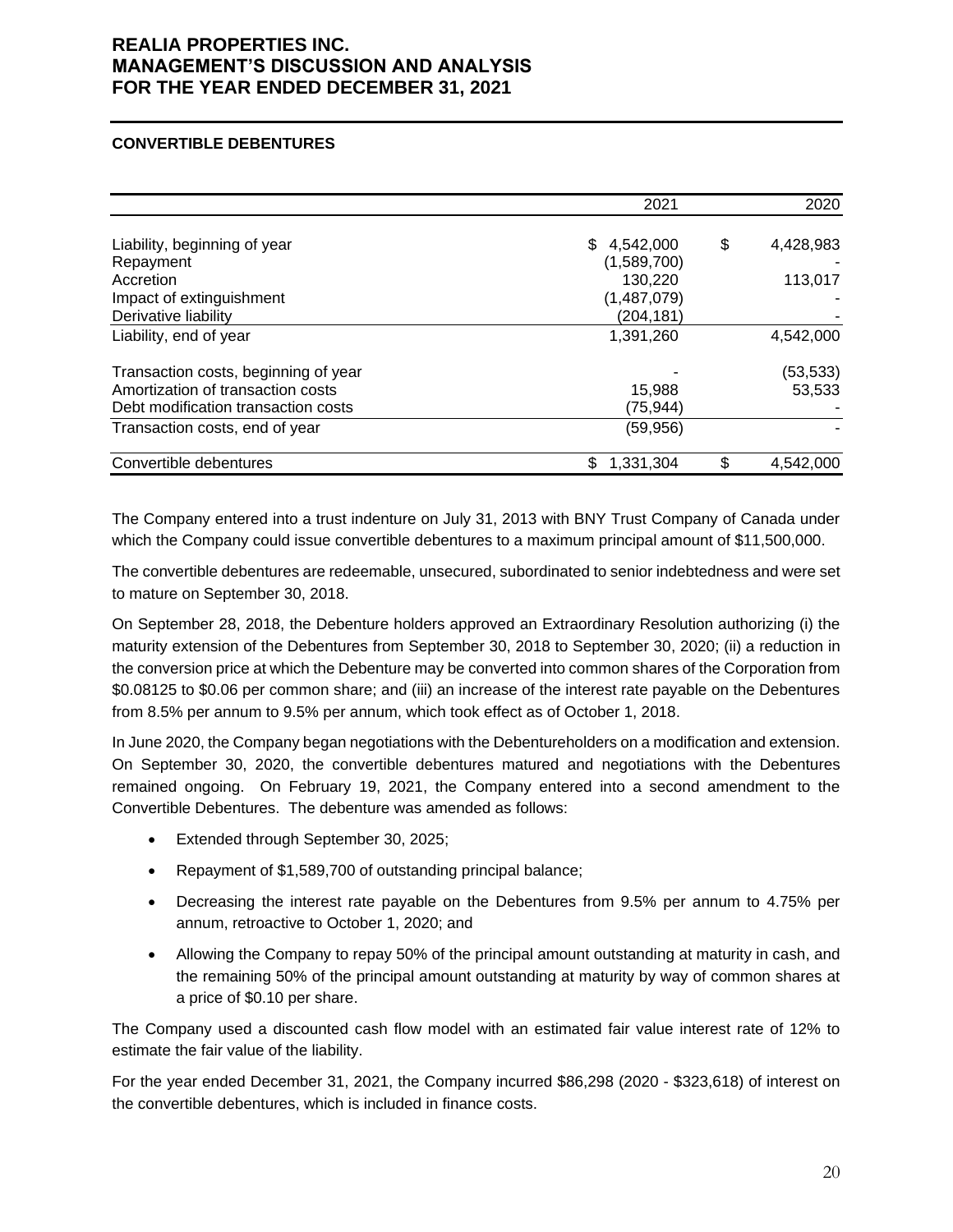As a condition of the convertible debentures, the Company is required to maintain a debt service coverage ratio. At the end of each fiscal quarter in 2021 and as of year-end 2021, the Company was in compliance with the covenant.

### **OUTSTANDING SHARE DATA**

As at December 31, 2021 and the date of this MD&A, the following is a description of the outstanding equity securities and convertible securities previously issued by the Company:

|                                                                | As at December 31,    | As at the date of this |
|----------------------------------------------------------------|-----------------------|------------------------|
|                                                                | 2021                  | MD&A                   |
| Voting or equity securities authorized                         | Unlimited             | Unlimited              |
| Securities convertible or exercisable into voting or equity    | Share options to      | Share options to       |
| securities - share options                                     | acquire up to         | acquire up to          |
|                                                                | 5,104,422 outstanding | 5,104,422 outstanding  |
|                                                                | common shares         | common shares          |
| Voting or equity securities issued and outstanding             | 255,221,137           | 255,221,137            |
|                                                                | common shares         | common shares          |
| Securities convertible or exercisable into voting or<br>equity |                       |                        |
| securities - directors and officers share options              | 360,000               | 360,000                |
| Total voting or equity securities issuable on conversion or    |                       |                        |
| exchange of outstanding securities                             | 360,000               | 360,000                |